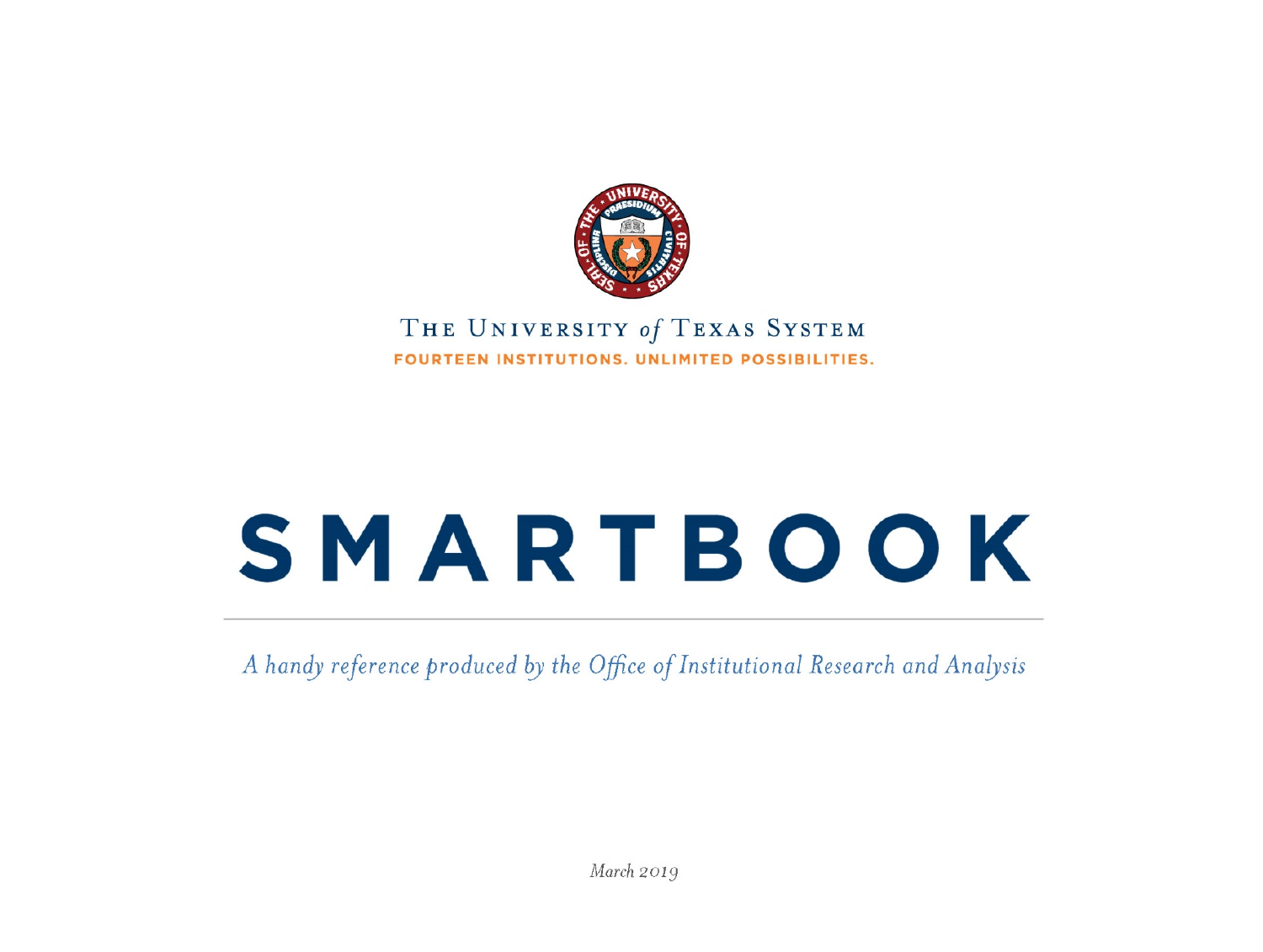#### CONTENTS

| FACULTY / EMPLOYEES  17     |  |
|-----------------------------|--|
| RESEARCH / TECH TRANSFER 23 |  |
|                             |  |
|                             |  |

- The UT Brownsville and UT Pan American campuses closed at the end of AY 2015. UT Rio Grande Valley began enrolling students in Fall 2015.
- The University of Texas Health Science Center at Tyler (UT Health Northeast) did not enroll students until Fall 2012.
- The University of Texas at Austin Dell Medical School and The University of Texas Rio Grande Valley School of Medicine began enrolling students in Fall 2016.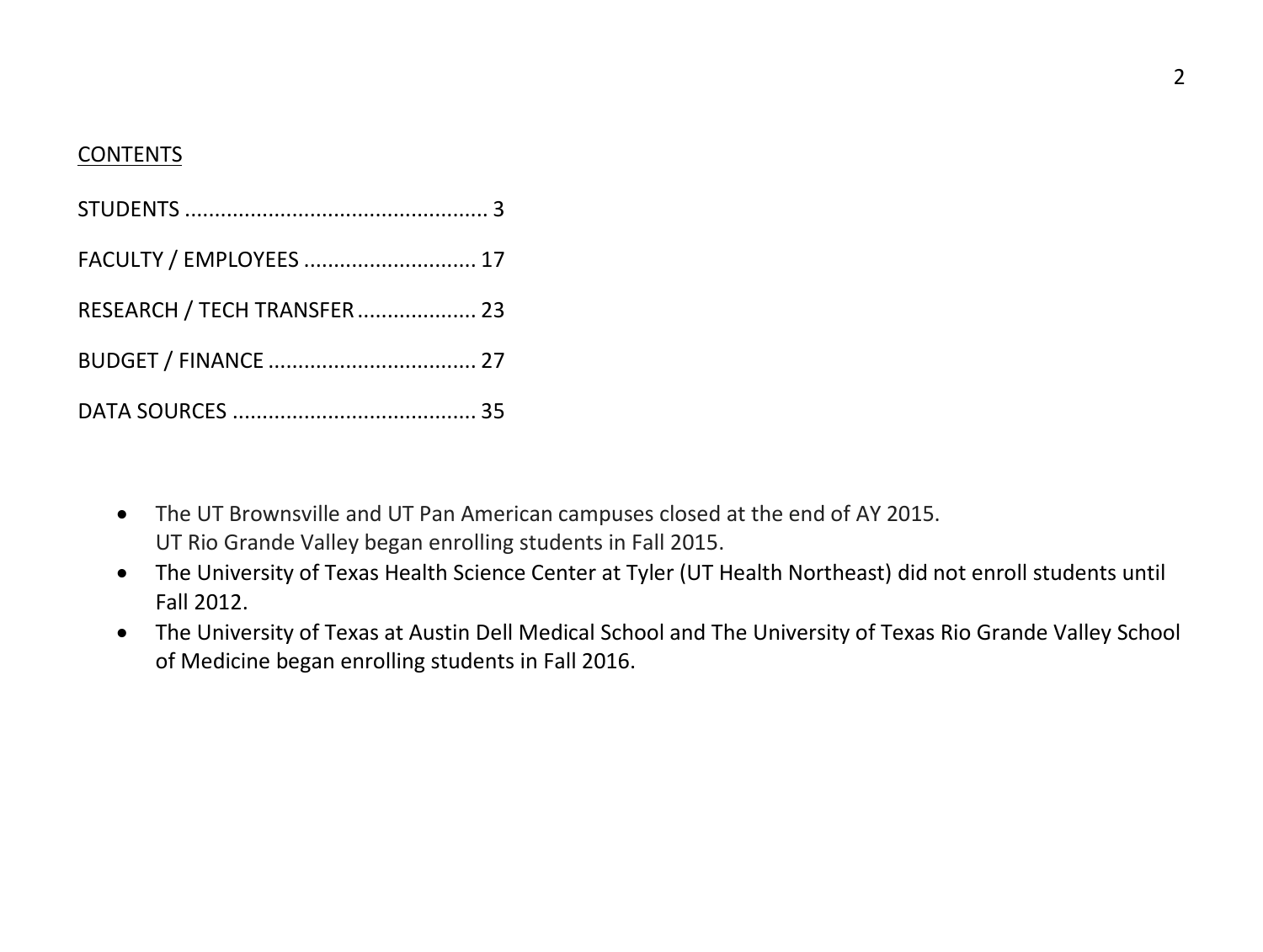# **STUDENTS**

#### **Contents**

| Post-Graduation Earnings for Baccalaureate Graduates 15  |  |
|----------------------------------------------------------|--|
| Post-Graduation Earnings for Medical School Graduates 16 |  |

#### **STUDENTS**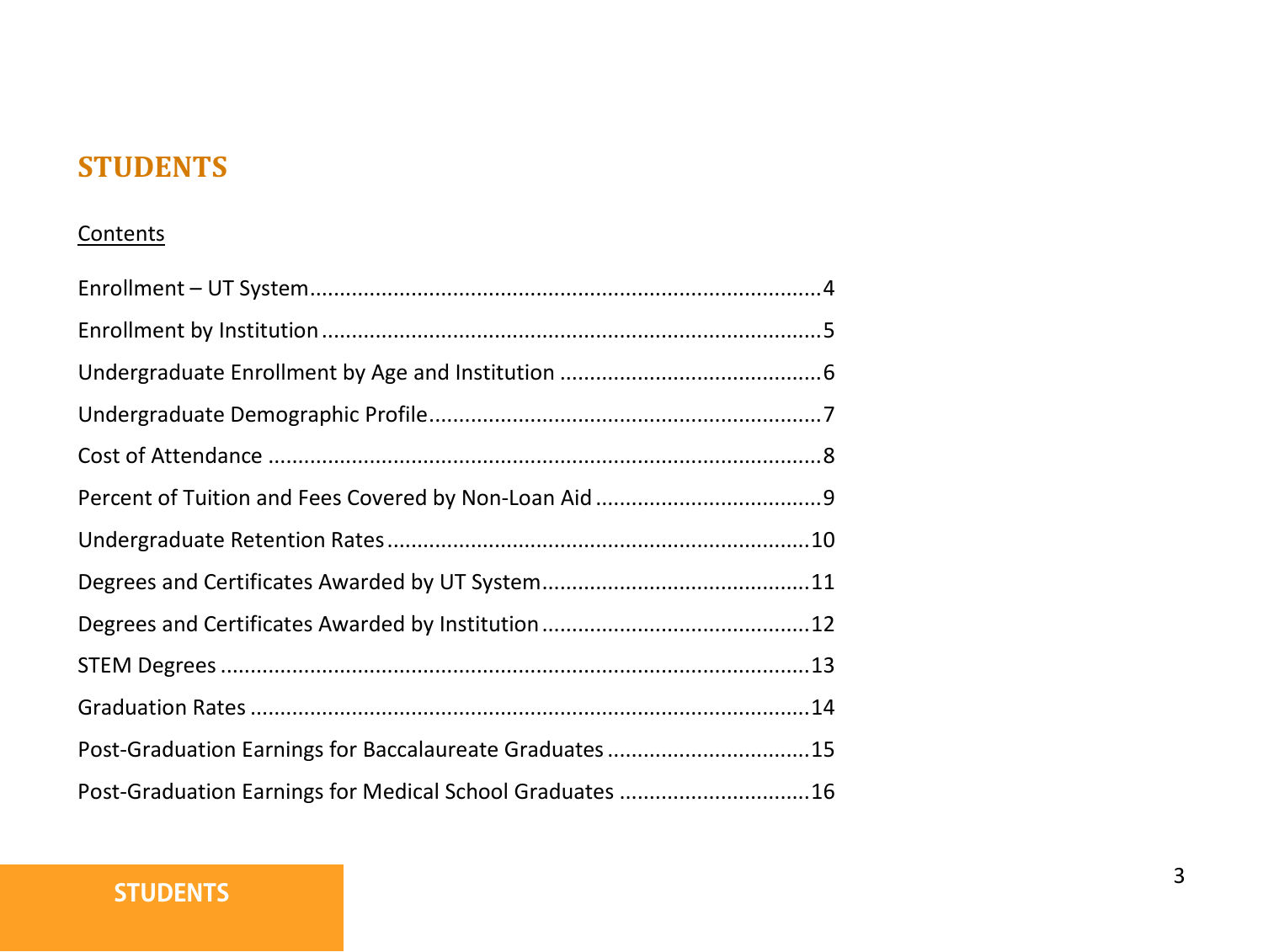#### **STUDENTS**

#### **Enrollment – UT System**

*Fall 2018*

| Total                            | 239,086 |
|----------------------------------|---------|
| Academic                         | 224,138 |
| Health                           | 14.948  |
| Undergraduate/Post-Baccalaureate | 181,576 |
| Graduate/Professional            | 57,510  |

52% of all UT System students—and 58% of undergraduates—are underrepresented minority students (Hispanic, African-American, and Other).

Enrollment has increased 8% since Fall 2013, with the largest percent increase at the master's level (24%).

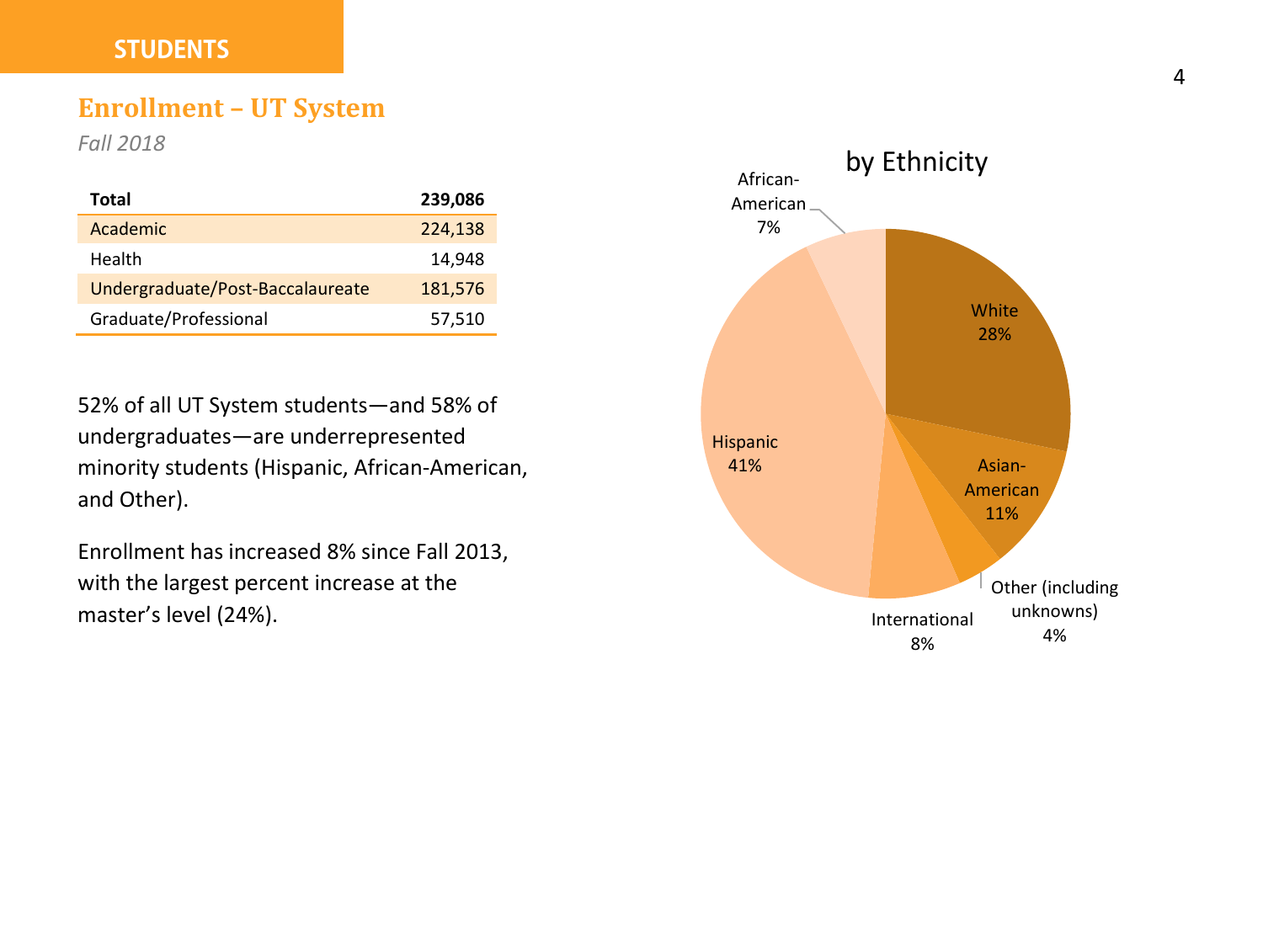# **Enrollment by Institution**

*Fall 2018*

|                  | Undergrad                | Post-Bacc    | Master's | Doctoral                 | Professional             | Total   | 5-Yr Change |
|------------------|--------------------------|--------------|----------|--------------------------|--------------------------|---------|-------------|
| <b>UTA</b>       | 28,329                   | 1,982        | 11,004   | 1,181                    | $\qquad \qquad -$        | 42,496  | 27.5%       |
| <b>UT Austin</b> | 40,804                   |              | 4,948    | 4,349                    | 1,731                    | 51,832  | $-0.4%$     |
| <b>UTD</b>       | 19,596                   | 545          | 7,119    | 1,443                    | 52                       | 28,755  | 35.7%       |
| <b>UTEP</b>      | 21,456                   | 45           | 2,641    | 721                      | 200                      | 25,063  | 9.3%        |
| <b>UTPB</b>      | 4,744                    | 301          | 789      | $\overline{\phantom{a}}$ | $\overline{\phantom{a}}$ | 5,834   | 13.7%       |
| <b>UTRGV</b>     | 24,678                   | 459          | 3,068    | 284                      | 155                      | 28,644  |             |
| <b>UTSA</b>      | 27,443                   | 496          | 3,340    | 822                      | ٠                        | 32,101  | 12.2%       |
| UTT              | 7,329                    | 170          | 2,088    | 127                      | 2                        | 9,716   | 30.0%       |
| <b>Academic</b>  | 174,379                  | 3,998        | 34,997   | 8,927                    | 2,140                    | 224,441 | 12.6%       |
| <b>UTSWMC</b>    |                          | 22           | 779      | 445                      | 1,020                    | 2,266   | $-3.5%$     |
| <b>UTMB</b>      | 753                      | 111          | 1,029    | 301                      | 1,150                    | 3,344   | 7.5%        |
| <b>UTHSCH</b>    | 717                      | 473          | 1,677    | 990                      | 1,478                    | 5,335   | 15.6%       |
| <b>UTHSCSA</b>   | 766                      | ٠            | 693      | 316                      | 1,505                    | 3,280   | 4.2%        |
| <b>UTMDA</b>     | 356                      | ٠            | 20       |                          | ٠                        | 376     | 18.6%       |
| <b>UTHSCT</b>    | $\overline{\phantom{a}}$ | $\mathbf{1}$ | 43       | $\overline{\phantom{a}}$ | $\overline{\phantom{a}}$ | 44      | 158.8%      |
| Health           | 2,592                    | 607          | 4,241    | 2,052                    | 5,153                    | 14,645  | 8.0%        |
| <b>Total</b>     | 176,971                  | 4,605        | 39,238   | 10,979                   | 7,293                    | 239,086 | 12.3%       |

# **STUDENTS**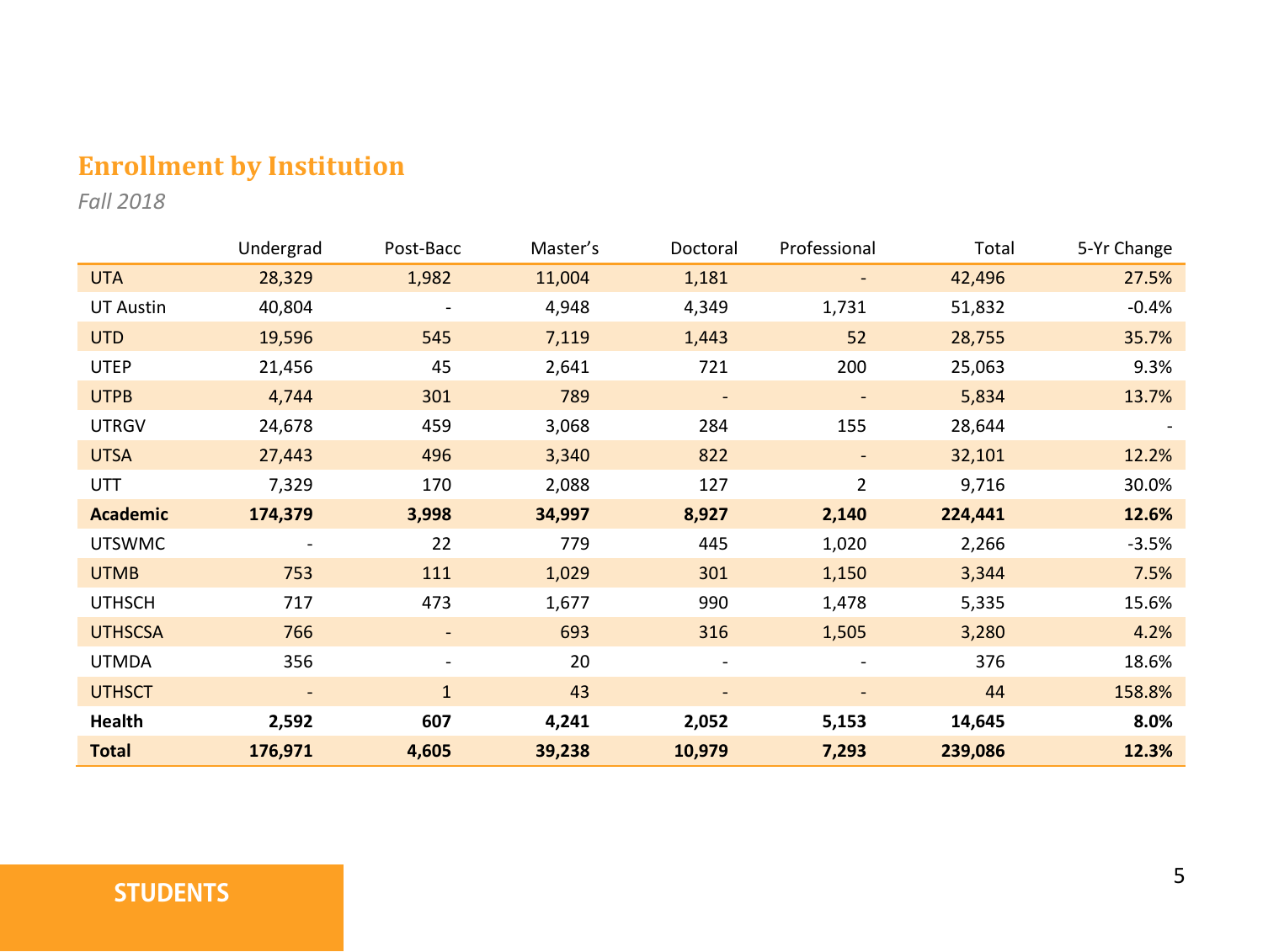# **Undergraduate Enrollment by Age and Institution**

*Fall 2018, Post-Baccalaureates are not included*

|              | Under 18 | Ages 18-24 | Ages 25-34 | Ages 35-50 | Ages 51 and Above |
|--------------|----------|------------|------------|------------|-------------------|
| <b>UTA</b>   | 439      | 18,629     | 5,823      | 2,906      | 532               |
| UT Austin    | 497      | 39,092     | 948        | 225        | 42                |
| <b>UTD</b>   | 343      | 16,710     | 2,054      | 437        | 52                |
| <b>UTEP</b>  | 358      | 16,251     | 3,653      | 1,047      | 147               |
| <b>UTPB</b>  | 1,053    | 2,381      | 811        | 448        | 51                |
| <b>UTRGV</b> | 808      | 19,939     | 3,073      | 793        | 65                |
| <b>UTSA</b>  | 316      | 23,232     | 3,056      | 747        | 92                |
| <b>UTT</b>   | 604      | 4,803      | 1,305      | 538        | 78                |

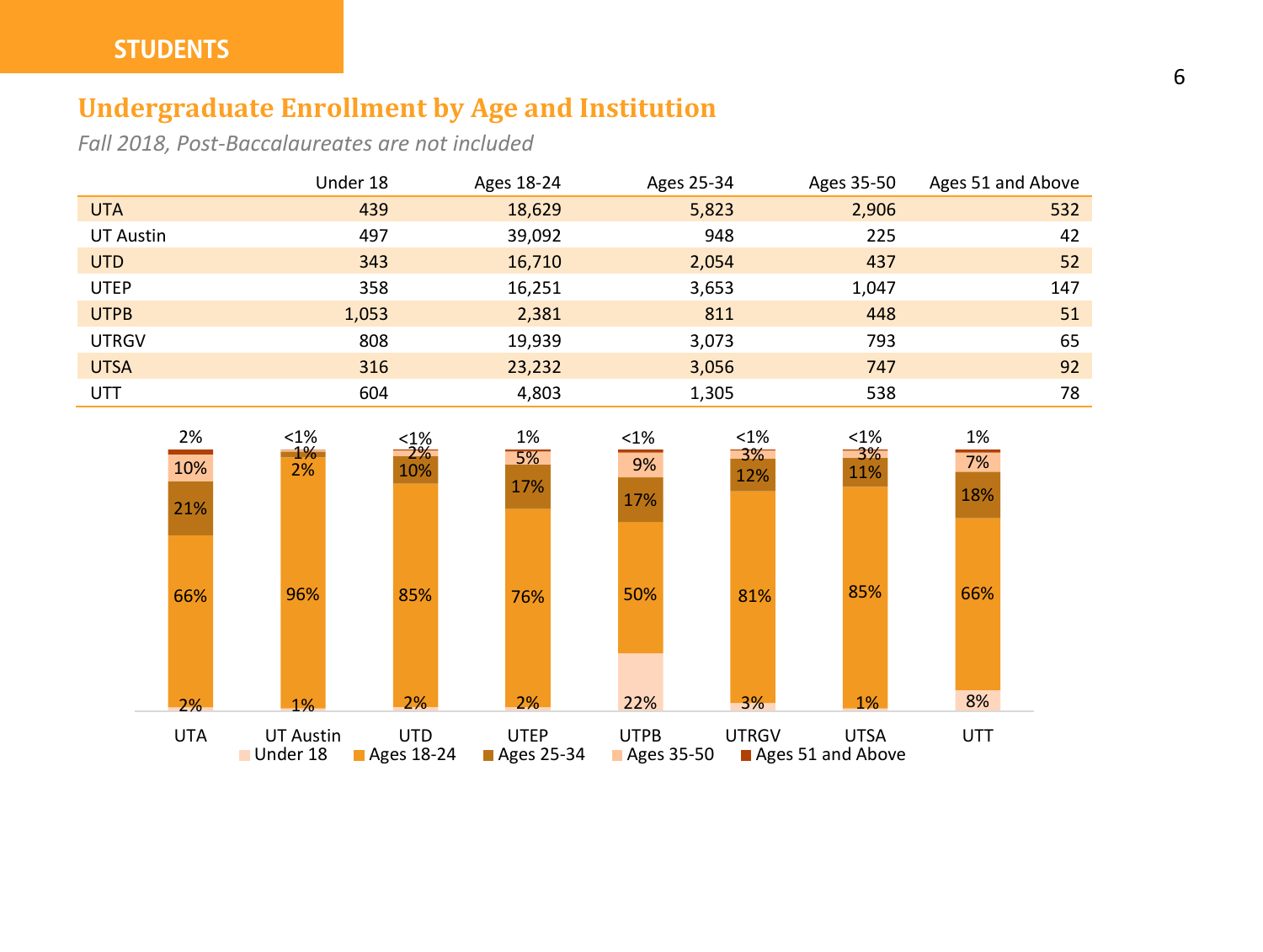# **Undergraduate Demographic Profile**

*Fall 2018, Post-Baccalaureates are not included*

|              | % Undergraduate | % First Time<br>in College | % First Time,<br>Full Time | % Underrepresented<br>Minority | % Receiving Pell<br>(Fall 2016) |
|--------------|-----------------|----------------------------|----------------------------|--------------------------------|---------------------------------|
| <b>UTA</b>   | 66.7%           | 12.6%                      | 12.0%                      | 50.7%                          | 40.2%                           |
| UT Austin    | 78.7%           | 22.0%                      | 21.6%                      | 33.5%                          | 23.6%                           |
| <b>UTD</b>   | 68.1%           | 19.7%                      | 19.1%                      | 30.4%                          | 31.2%                           |
| <b>UTEP</b>  | 85.6%           | 16.0%                      | 13.5%                      | 87.2%                          | 55.8%                           |
| <b>UTPB</b>  | 81.3%           | 8.2%                       | 7.8%                       | 59.8%                          | 26.8%                           |
| <b>UTRGV</b> | 86.1%           | 18.5%                      | 17.2%                      | 94.0%                          | 61.8%                           |
| <b>UTSA</b>  | 85.5%           | 18.2%                      | 17.7%                      | 69.9%                          | 43.4%                           |
| UTT          | 75.4%           | 12.3%                      | 11.0%                      | 35.3%                          | 34.2%                           |

- Undergraduates account for 78% of students at academic institutions. 58% of those undergraduates are underrepresented minorities (Hispanic, African-American, and Other).
- Undergraduates account for 17% of students at health institutions; very few are first-time in college.

#### **STUDENTS**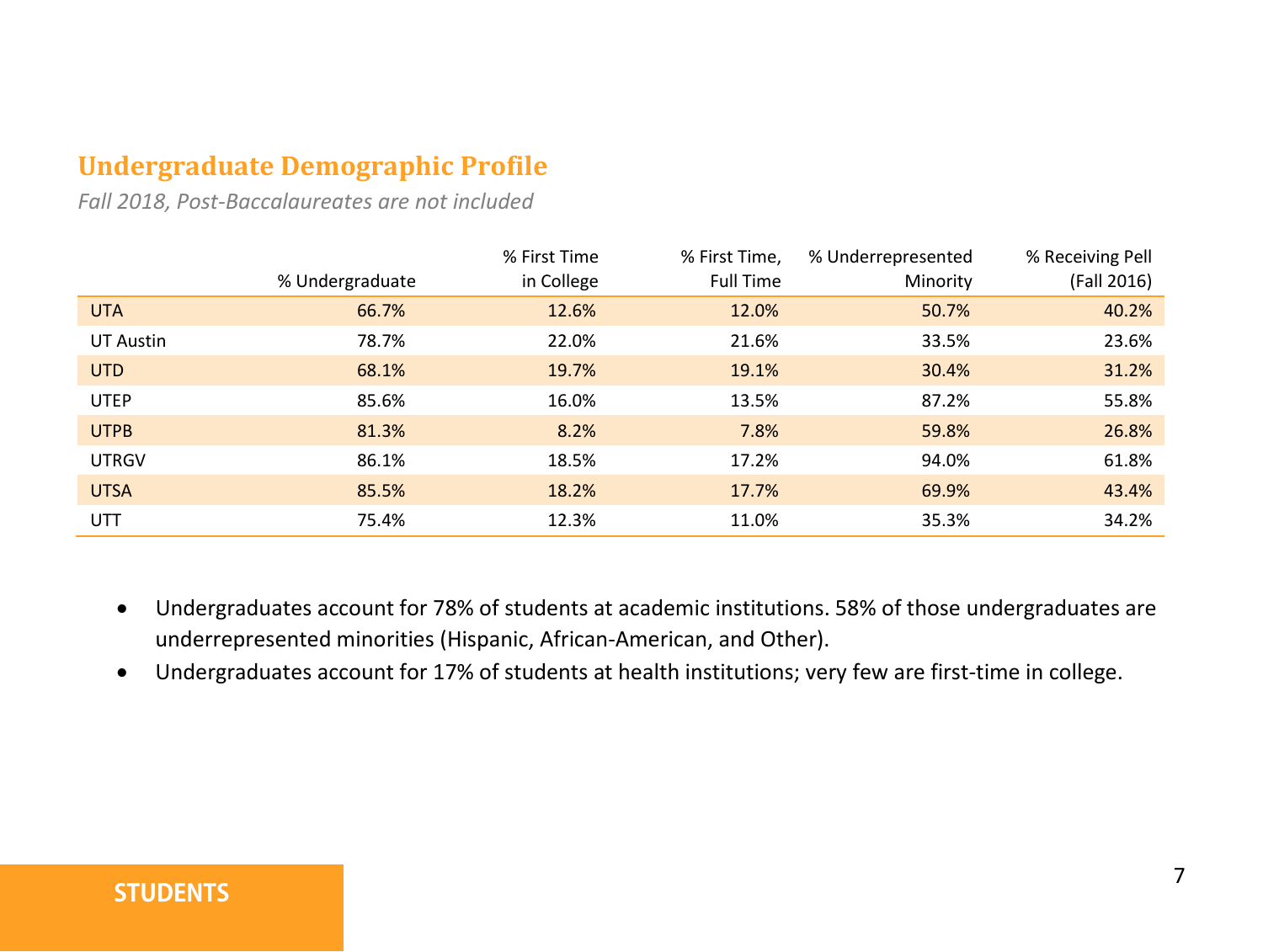# **Cost of Attendance (In-State, Full-Time Undergraduates)**

*AY 2017-2018*

|                  | Avg In-State Total<br>Academic Cost | % Receiving Need-<br><b>Based Grant Aid</b> | Avg % Discount for<br>those Receiving Aid | Avg Net<br>Academic Cost | Avg % Discount |
|------------------|-------------------------------------|---------------------------------------------|-------------------------------------------|--------------------------|----------------|
| <b>UTA</b>       | \$9,952                             | 56.5%                                       | 72.6%                                     | \$5,867                  | 41.0%          |
| <b>UT Austin</b> | \$10,398                            | 31.0%                                       | 91.7%                                     | \$7,439                  | 28.5%          |
| <b>UTD</b>       | \$12,528                            | 46.1%                                       | 74.8%                                     | \$8,206                  | 34.5%          |
| <b>UTEP</b>      | \$7,928                             | 63.8%                                       | 99.3%                                     | \$2,903                  | 63.4%          |
| <b>UTPB</b>      | \$7,030                             | 70.2%                                       | 100.0%                                    | \$2,098                  | 70.2%          |
| <b>UTRGV</b>     | \$7,268                             | 54.9%                                       | 100.0%                                    | \$3,276                  | 54.9%          |
| <b>UTSA</b>      | \$9,892                             | 58.7%                                       | 80.2%                                     | \$5,237                  | 47.1%          |
| <b>UTT</b>       | \$7,552                             | 58.4%                                       | 87.3%                                     | \$3,699                  | 51.0%          |
| Average          | \$9,537                             | 49.5%                                       | 86.2%                                     | \$5,561                  | 41.7%          |

**Average Total Academic Cost** represents the sum of all statutory, designated, and board-authorized tuition, along with mandatory fees (including college and course fees). It is derived from actual fee bills for resident undergraduate students enrolled for 15 semester credit hours in the fall and spring semesters.

**Average Net Academic Cost** for all full-time students is derived by subtracting the total need-based grant aid from the total academic costs of all students and then dividing by the total number of students.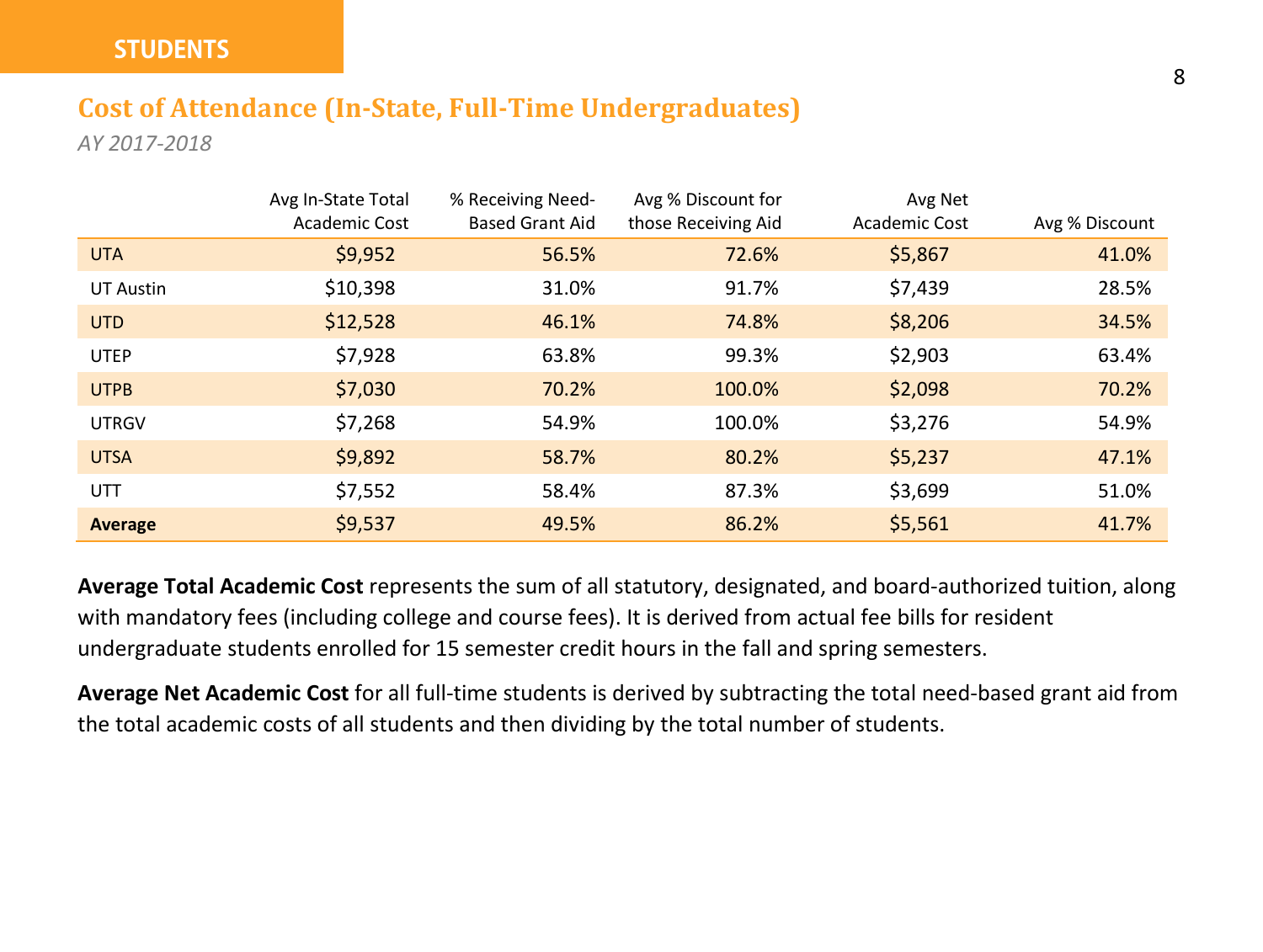#### **Percent of Tuition and Fees Covered by Non-Loan Aid for Full-Time Undergraduate Students\*** *AY 2017-2018*



\*Texas residents who completed a FAFSA \*\*UTPB is not included

#### **STUDENTS**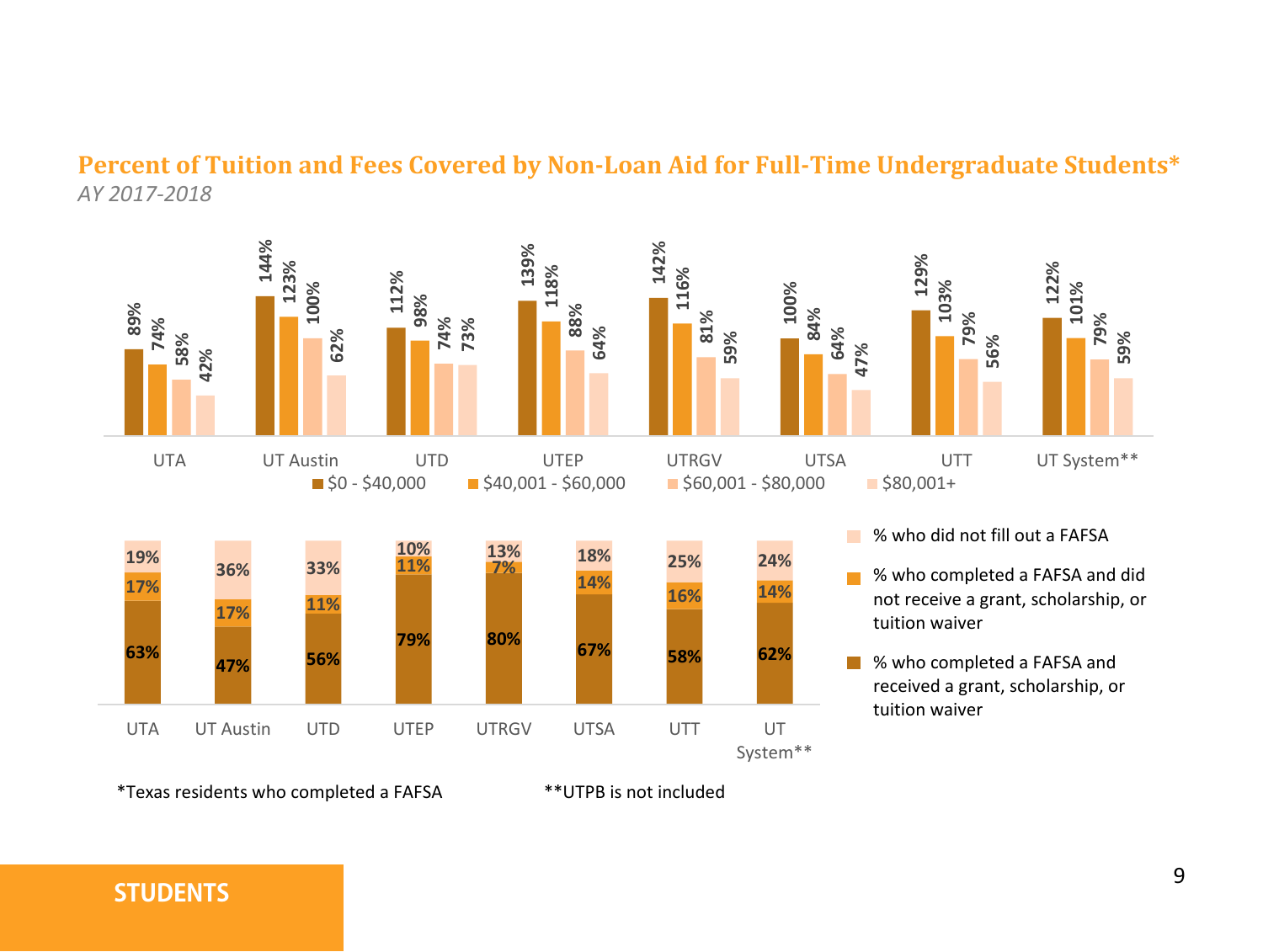#### **Undergraduate Retention Rates**

*Fall 2017 and Fall 2016, Post-Baccalaureates are not included*

|                  | 1-Year Retention<br>(2017 Fall Cohort) | 5-Yr Change              | 2-Year Retention<br>(2016 Fall Cohort) | 5-Yr Change |
|------------------|----------------------------------------|--------------------------|----------------------------------------|-------------|
|                  |                                        |                          |                                        |             |
| <b>UTA</b>       | 73.3%                                  | 3.1%                     | 62.6%                                  | 0.6%        |
| <b>UT Austin</b> | 95.0%                                  | 1.5%                     | 90.3%                                  | 2.3%        |
| <b>UTD</b>       | 87.6%                                  | $-0.4%$                  | 79.6%                                  | 2.3%        |
| <b>UTEP</b>      | 73.0%                                  | 3.1%                     | 64.9%                                  | 3.5%        |
| <b>UTPB</b>      | 66.2%                                  | $-0.1%$                  | 48.4%                                  | $-5.6%$     |
| <b>UTRGV</b>     | 75.9%                                  | $\overline{\phantom{a}}$ | 68.5%                                  |             |
| <b>UTSA</b>      | 73.4%                                  | 9.1%                     | 62.6%                                  | 12.7%       |
| <b>UTT</b>       | 61.6%                                  | $-4.8%$                  | 53.4%                                  | 0.7%        |

Retention is calculated as the percentage of first-time, degree-seeking undergraduates who are enrolled in at least 12 semester credit hours (SCH) in the fall semester and are still enrolled at the same initial institution one and two academic fall semesters later.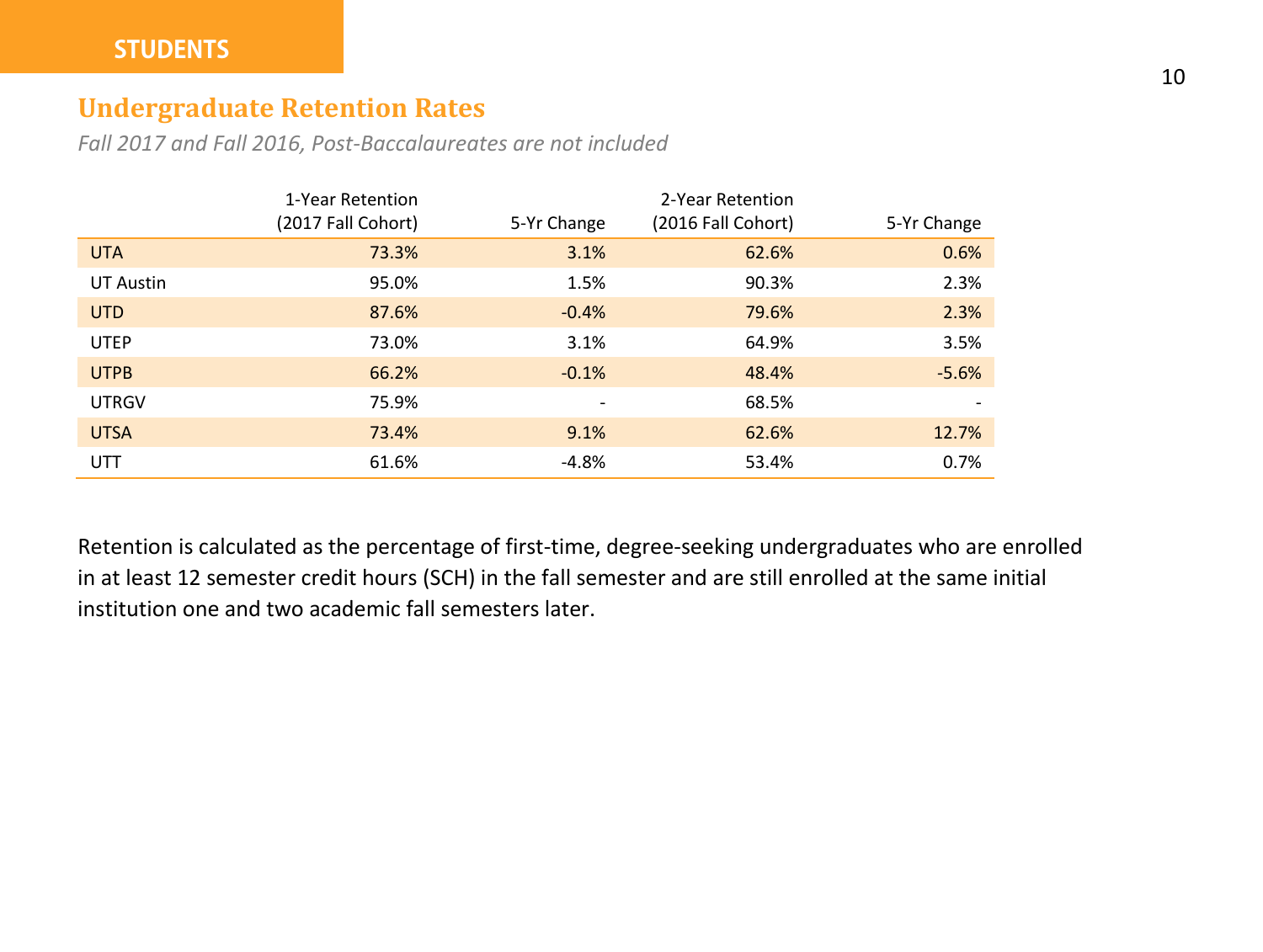### **Degrees and Certificates by UT System**

*AY 2017-2018*

| Total                 | 62,269 |
|-----------------------|--------|
| Academic              | 57,071 |
| Health                | 5,198  |
| Undergraduate         | 39,655 |
| Graduate/Professional | 22,614 |

43% of all UT System degrees—and 51% of undergraduate degrees—are awarded to minority students (Hispanic, African-American, and Other).

Degrees awarded have increased 22% over the past five years, with the largest percent increase at the master's level (31%). Baccalaureate degrees awarded increased 18%.

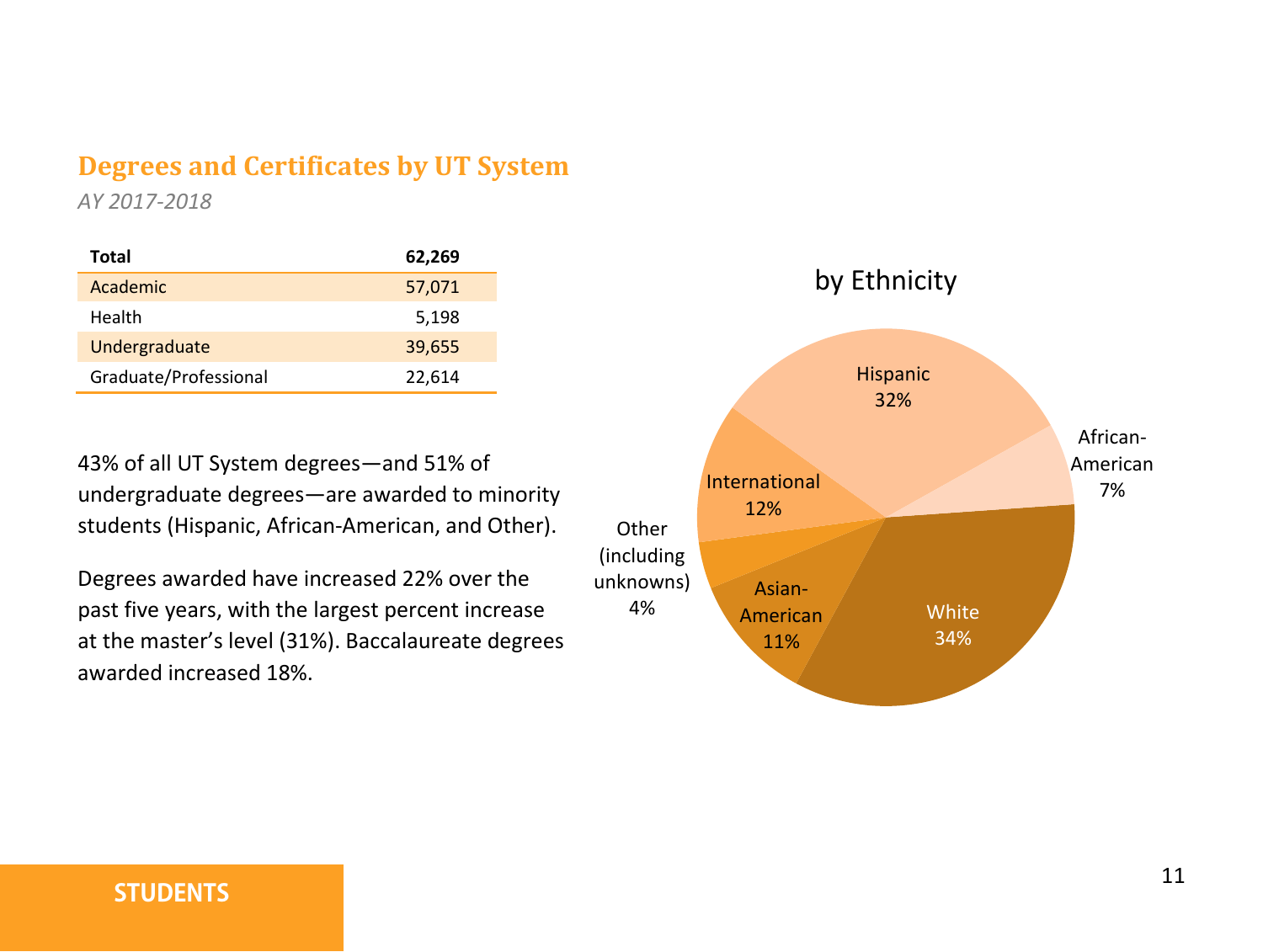#### **STUDENTS**

#### **Degrees and Certificates by Institution**

*AY 2017-2018*

|                  | <b>Baccalaureate</b> | Master's | Doctoral     | Professional | All Certificates | Total        | 5-Yr Change |
|------------------|----------------------|----------|--------------|--------------|------------------|--------------|-------------|
| <b>UTA</b>       | 8,619                | 4,895    | 214          | $\mathbf{0}$ | 379              | 14,107       | 46.3%       |
| <b>UT Austin</b> | 9,882                | 3,087    | 879          | 399          | 0                | 14,247       | 4.6%        |
| <b>UTD</b>       | 3,924                | 3,649    | 243          | 8            | 432              | 8,256        | 47.2%       |
| <b>UTEP</b>      | 3,538                | 1,172    | 100          | 32           | 26               | 4,868        | 11.0%       |
| <b>UTPB</b>      | 869                  | 269      | 0            | $\mathbf{0}$ | $\Omega$         | 1,138        | 51.9%       |
| <b>UTRGV</b>     | 4,092                | 1,189    | 29           | 0            | 36               | 5,346        |             |
| <b>UTSA</b>      | 4,938                | 1,226    | 143          | $\mathbf{0}$ | $\mathbf{0}$     | 6,307        | 7.7%        |
| UTT              | 1,742                | 1,019    | 30           | 0            | 11               | 2,802        | 57.9%       |
| <b>Academic</b>  | 37,604               | 16,506   | 1,638        | 439          | 884              | 57,071       | 37.1%       |
| <b>UTSWMC</b>    | 0                    | 90       | 78           | 274          | 198              | 640          | $-4.3%$     |
| <b>UTMB</b>      | 468                  | 369      | 49           | 300          | 38               | 1,224        | 11.2%       |
| <b>UTHSCH</b>    | 473                  | 729      | 167          | 317          | 31               | 1,717        | 24.5%       |
| <b>UTHSCSA</b>   | 391                  | 258      | 45           | 362          | 392              | 1,448        | 9.1%        |
| <b>UTMDA</b>     | 139                  | 30       | 0            | 0            | 0                | 169          | 13.4%       |
| <b>UTHSCT</b>    | $\mathbf{0}$         | $\Omega$ | $\mathbf{0}$ | $\mathbf{0}$ | $\Omega$         | $\mathbf{0}$ |             |
| Health           | 1,471                | 1,476    | 339          | 1,253        | 659              | 5,198        | 12.4%       |
| <b>Total</b>     | 39,075               | 17,982   | 1,977        | 1,692        | 1,543            | 62,269       | 34.6%       |

The AY 2018 graduating cohort of UTHSC-Tyler's biotechnology master's students experienced technical issues in meeting their thesis submission deadline. Due to the timing of this and the fact that this is a thesis-based program, the THECB and the U.S. Department of Education did not include these degrees in their formal, certified counts. Degrees, however, were still awarded after the official reporting date for these graduates.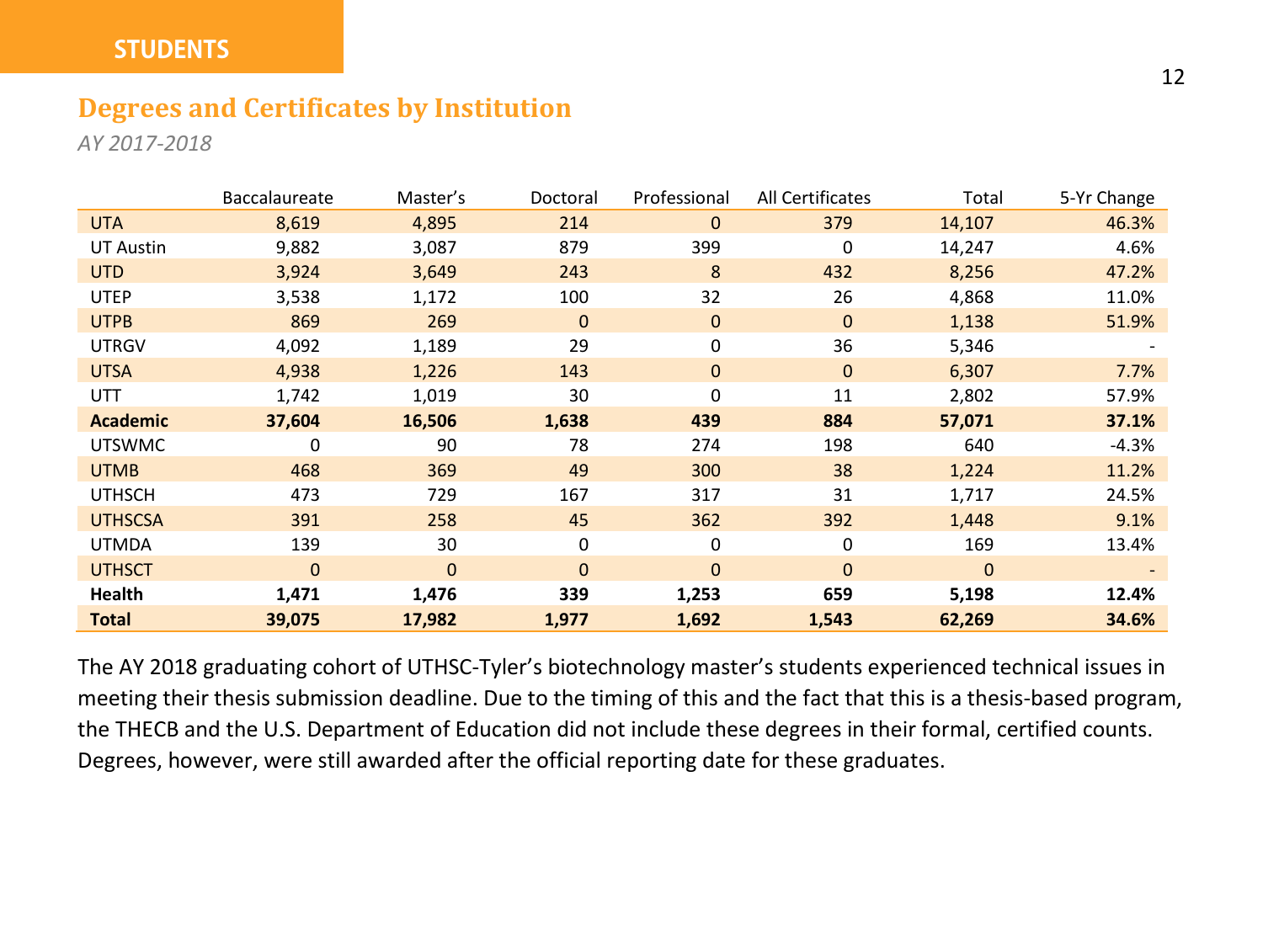# **STEM Degrees as a Percent of Total Degrees Awarded**

*UT System Academic Institutions, 2017*

|                      |                                         | <b>STEM Degrees as a Percent of Total Degrees Awarded</b> |                            |                           |
|----------------------|-----------------------------------------|-----------------------------------------------------------|----------------------------|---------------------------|
|                      | UT System Academic<br># of STEM Degrees | <b>UT System</b><br>Academic                              | <b>All Texas</b><br>Public | <b>National</b><br>Public |
| <b>Baccalaureate</b> | 9.726                                   | 27.1%                                                     | 22.5%                      | 23.3%                     |
| Master's             | 4,764                                   | 31.4%                                                     | 26.6%                      | 23.5%                     |
| Doctoral             | 817                                     | 54.3%                                                     | 47.1%                      | 46.0%                     |
| <b>STEM Total</b>    | 15,307                                  | 29.1%                                                     | 24.3%                      | 23.9%                     |

Based on the National Science Foundation STEM classification. Includes chemistry; engineering; mathematics; physics/astronomy; agricultural; computer; environmental; geo- and life/biological sciences; and technology/technician-related fields, such as electronic and computer engineering and environmental control technology.

When considering STEM Degrees + Health Related Degrees, the percentage of total degrees awarded by UT System academic institutions jumps from 29% to 43%. For degrees awarded across all UT System institutions (academic and health), the percent awarded in STEM + Health fields is 46%.

#### **STUDENTS**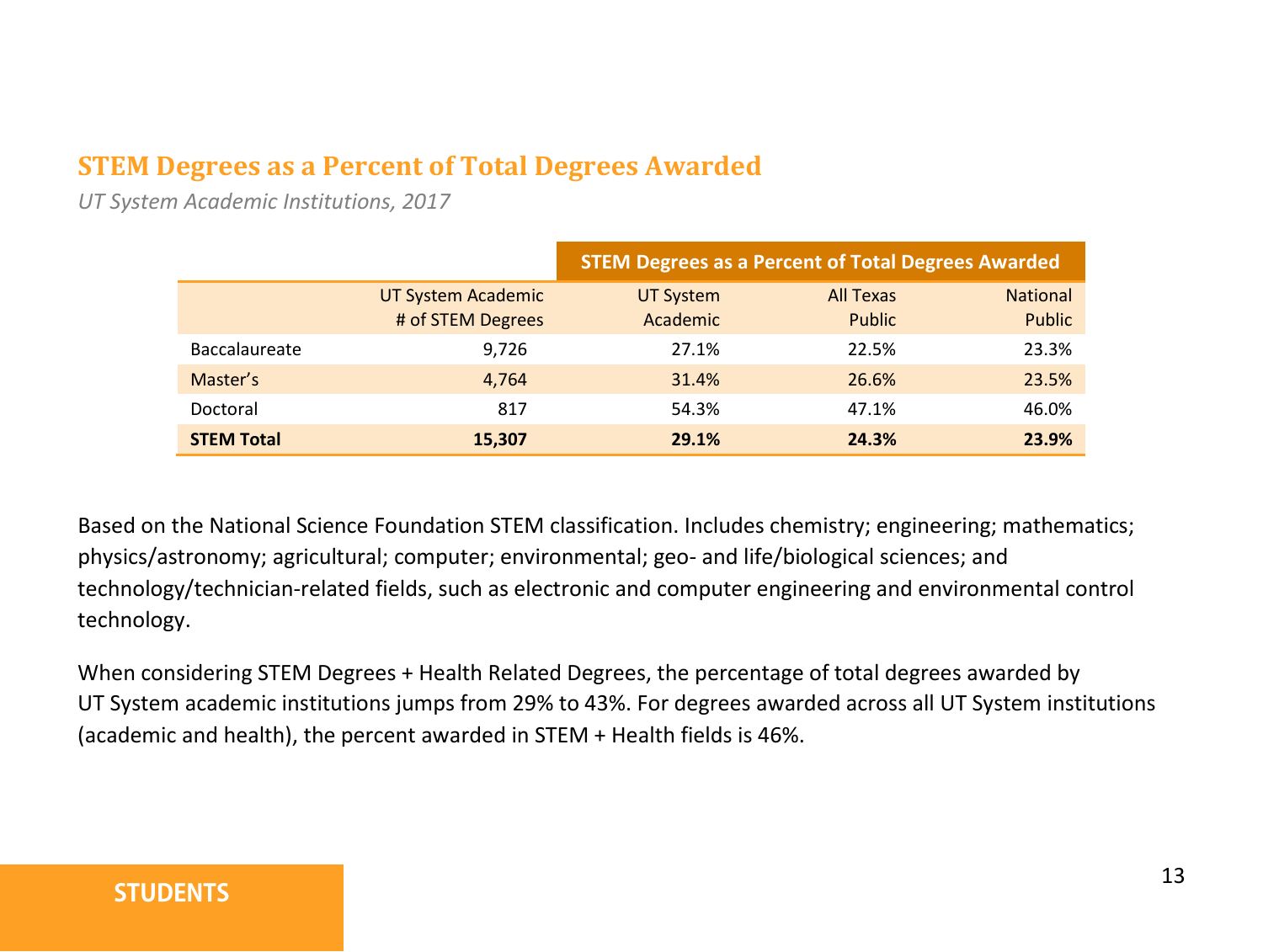#### **STUDENTS**

#### **Graduation Rates**

|                  |               |             |               |                          | 4-Yr Rate for    |             |
|------------------|---------------|-------------|---------------|--------------------------|------------------|-------------|
|                  |               |             | 6-Year Same   |                          | Community        |             |
|                  | 4-Year Same   |             | or Other      |                          | College          |             |
|                  | (2014 cohort) | 5-Yr Change | (2012 cohort) | 5-Yr Change              | <b>Transfers</b> | 5-Yr Change |
| <b>UTA</b>       | 27.6%         | 7.2%        | 61.5%         | 9.3%                     | 51.7%            | 0.3%        |
| <b>UT Austin</b> | 69.8%         | 19.0%       | 85.8%         | 3.0%                     | 77.8%            | 8.1%        |
| <b>UTD</b>       | 52.3%         | 4.7%        | 77.4%         | 7.9%                     | 64.4%            | $-0.1%$     |
| <b>UTEP</b>      | 18.2%         | 6.2%        | 43.1%         | $-0.2%$                  | 49.5%            | $-4.1%$     |
| <b>UTPB</b>      | 22.9%         | 0.8%        | 50.1%         | 13.0%                    | 53.6%            | 6.2%        |
| <b>UTRGV</b>     | Ξ.            | ٠           |               | $\overline{\phantom{a}}$ |                  |             |
| <b>UTSA</b>      | 25.1%         | 14.0%       | 59.5%         | 10.3%                    | 62.5%            | 12.0%       |
| UTT              | 27.9%         | 3.6%        | 58.4%         | 0.0%                     | 58.8%            | 5.8%        |

 $\mathbf{r}$ 

Graduation rates are for first-time, full-time, degree-seeking undergraduates who begin in the summer/fall of the enrollment year and graduate within four years from the same institution or six years from the same or another Texas institution. The last two columns refer to four-year graduation rates of community college transfer students. These four-year transfer rates represent the percentage of first-time transfer students entering a UT institution with 30 or more semester credit hours who received an undergraduate degree within four years of enrolling at the same UT institution.

 $\mathbf{L}$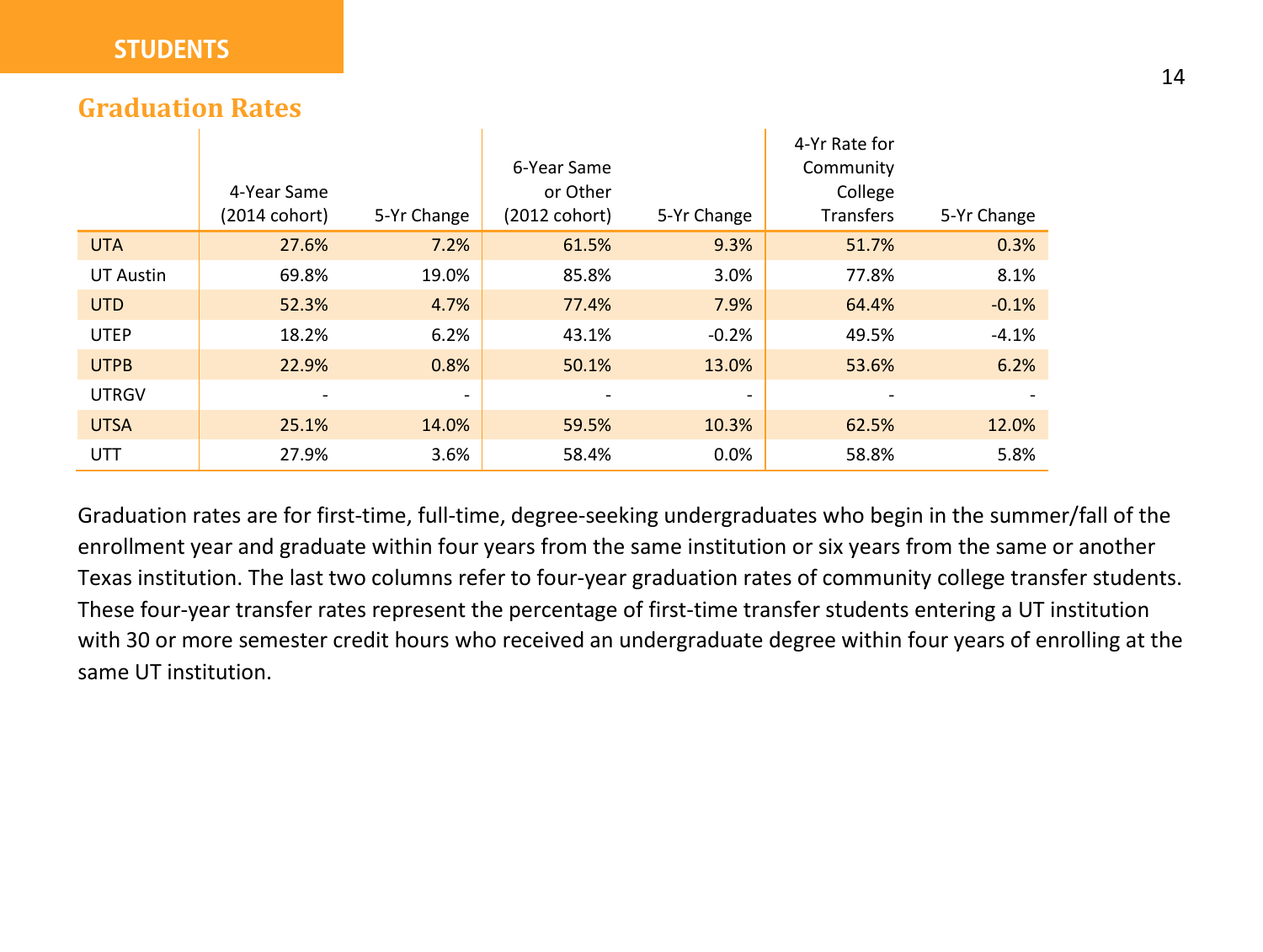# **Post-Graduation Earnings for Baccalaureate Graduates Found Working in Texas**

*For graduates from 2002-2016, Inflation – Adjusted to 2017*

|                  | $1st$ -Year | 5 <sup>th</sup> -Year | 10 <sup>th</sup> -Year | <b>Median Student</b> | % FTICs with |
|------------------|-------------|-----------------------|------------------------|-----------------------|--------------|
|                  | Median Wage | Median Wage           | Median Wage            | Loan Debt             | Loan Debt    |
| <b>UTA</b>       | \$52,974    | \$56,883              | \$66,270               | \$22,813              | 59.7         |
| UT Austin        | \$46,343    | \$59,573              | \$76,374               | \$25,591              | 49.5         |
| <b>UTD</b>       | \$44,160    | \$56,145              | \$70,262               | \$18,999              | 42.2         |
| <b>UTEP</b>      | \$35,497    | \$48,470              | \$54,145               | \$18,902              | 66.0         |
| <b>UTPB</b>      | \$45,544    | \$51,711              | \$55,115               | \$15,806              | 48.8         |
| <b>UTRGV</b>     | \$33,197    | \$47,833              | \$53,057               | \$13,521              | 61.2         |
| <b>UTSA</b>      | \$37,449    | \$51,528              | \$57,632               | \$27,762              | 65.8         |
| <b>UTT</b>       | \$43,669    | \$52,972              | \$56,018               | \$22,843              | 52.7         |
| <b>UTSWMC</b>    | \$69,456    |                       | -                      |                       |              |
| <b>UTMB</b>      | \$67,194    | \$74,946              | \$85,469               |                       |              |
| <b>UTHSCH</b>    | \$67,432    | \$74,009              | \$80,314               |                       |              |
| <b>UTHSCSA</b>   | \$56,734    | \$66,046              | \$73,367               |                       |              |
| <b>UTMDA</b>     | \$54,673    | \$70,524              | \$83,166               |                       |              |
| <b>UT System</b> | \$46,087    | \$53,307              | \$61,590               |                       |              |

Earnings data reflect data for those employed full-time, full-year in the state of Texas. For baccalaureate graduates, the median debt is estimated for those who initially enrolled at the institution as first-time-in-college (FTIC) students. For UTRGV, 1st-Year is based on the 2016 cohort. 5th-Year and 10th-Year are based on five cohorts for the combination of UTB and UTPA. Student loan debt for the health-related institutions is not included because of the limited number of first-time-in-college students at these institutions.

#### **STUDENTS**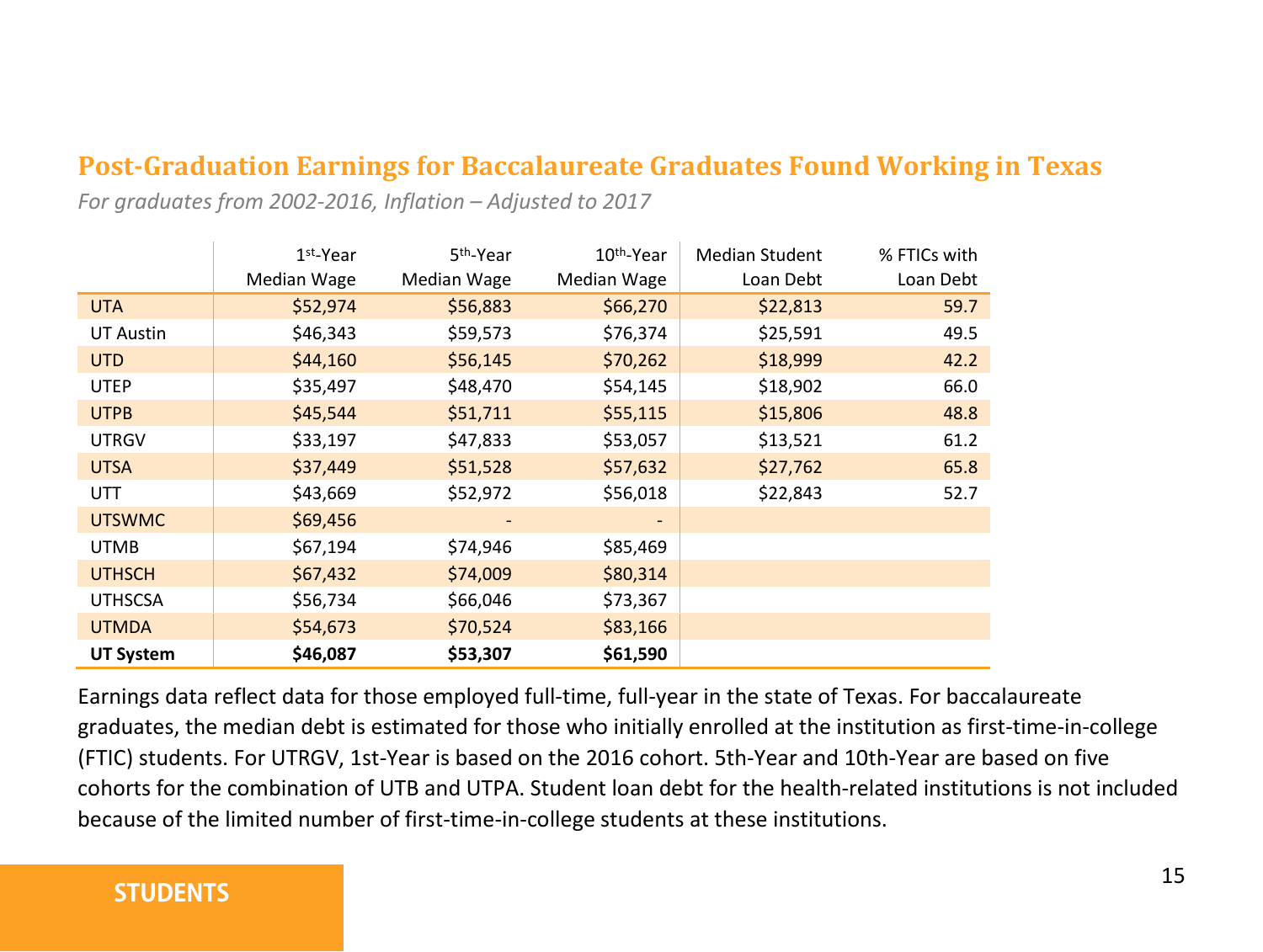# **Post-Graduation Earnings for Medical School Graduates Found Working in Texas**

*For graduates from 2002-2016, Inflation – Adjusted to 2017*

|                | Median Student<br>Loan Debt<br>(see note) | % w/ Loan Debt | 5 <sup>th</sup> -Yr Median Wage | 10 <sup>th</sup> -Yr Median Wage |
|----------------|-------------------------------------------|----------------|---------------------------------|----------------------------------|
| <b>UTSWMC</b>  | \$128,378                                 | 80.5%          | \$114,279                       | \$271,361                        |
| <b>UTMB</b>    | \$146,207                                 | 81.9%          | \$147,210                       | \$263,672                        |
| <b>UTHSCH</b>  | \$140,243                                 | 78.5%          | \$126,096                       | \$266,546                        |
| <b>UTHSCSA</b> | \$151,579                                 | 83.2%          | \$129,574                       | \$266,936                        |

Median student loan debt is the median of the student loan debt that borrowers owed at the time they earned their degree. The figures here only include debt incurred at this medical school. 1<sup>st</sup>-Year wages are not displayed because medical school graduates are in residency programs at this time.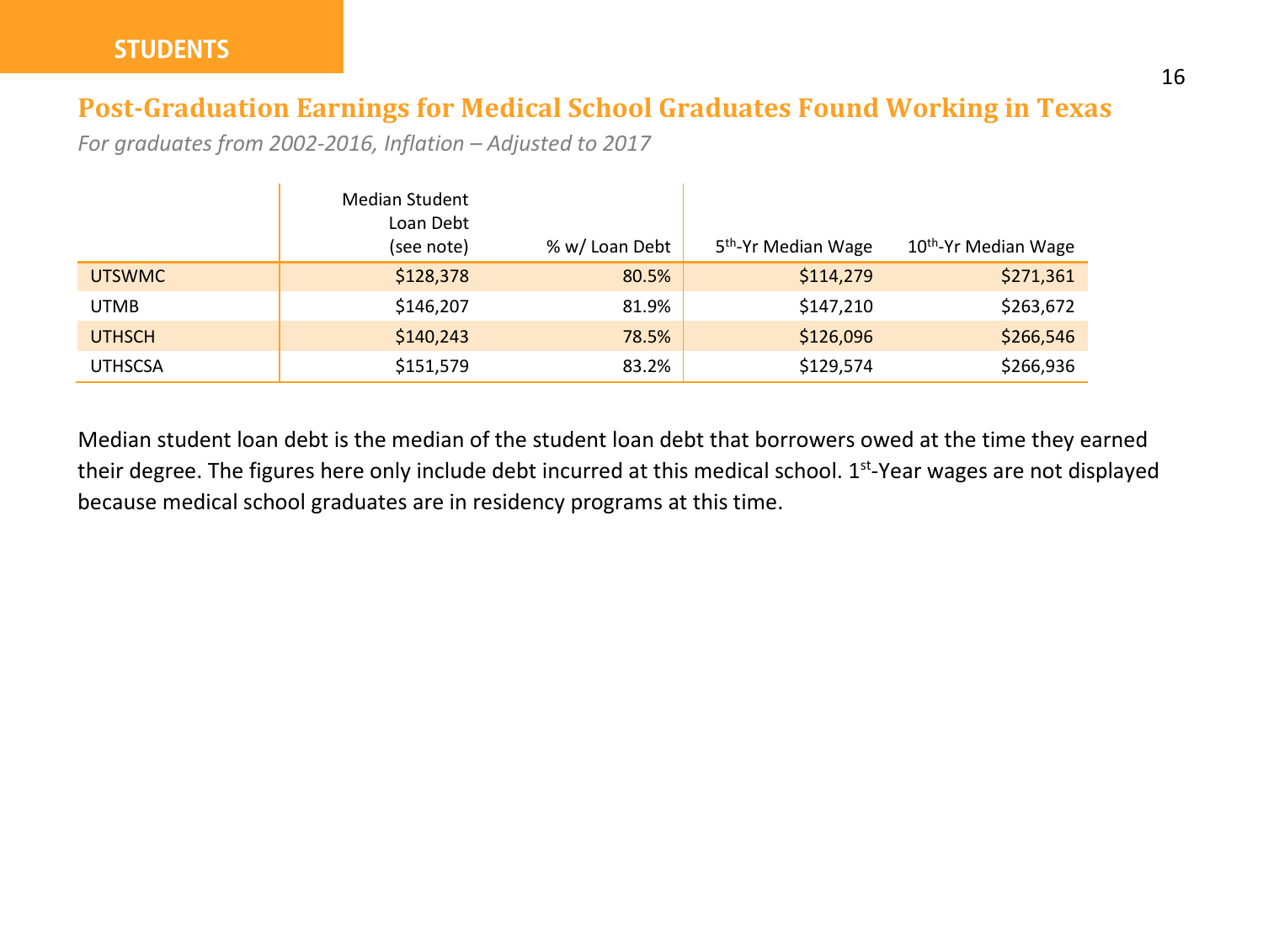# **FACULTY / EMPLOYEES**

#### **Contents**

| Faculty Headcount by Status  18 |  |
|---------------------------------|--|
| Employee Headcount 19           |  |
| Faculty Awards and Honors  20   |  |
| Faculty Appointments 21         |  |

# **FACULTY EMPLOYEES**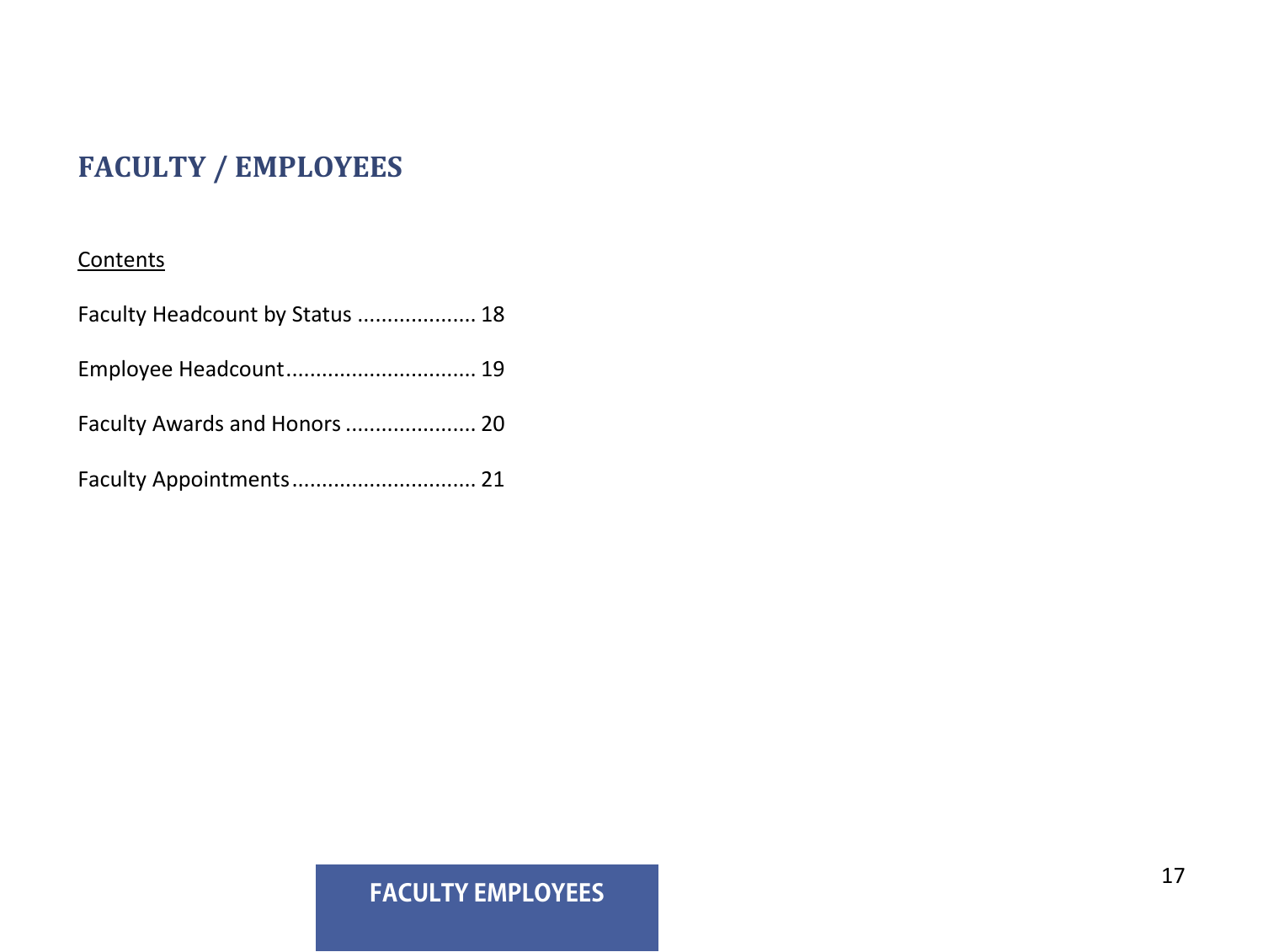# **Faculty Headcount by Status**

*Fall 2017*

|                  | Tenured/     | Other        |        |
|------------------|--------------|--------------|--------|
|                  | Tenure-Track | Professional | Total  |
| <b>UTA</b>       | 570          | 1,039        | 1,609  |
| <b>UT Austin</b> | 1,873        | 1,634        | 3,507  |
| <b>UTD</b>       | 575          | 757          | 1,332  |
| <b>UTEP</b>      | 532          | 763          | 1,295  |
| <b>UTPB</b>      | 99           | 189          | 288    |
| <b>UTRGV</b>     | 698          | 727          | 1,425  |
| <b>UTSA</b>      | 632          | 718          | 1,350  |
| UTT              | 231          | 282          | 513    |
| <b>Academic</b>  | 5,210        | 6,109        | 11,319 |
| <b>UTSWMC</b>    | 403          | 2,079        | 2,482  |
| <b>UTMB</b>      | 375          | 904          | 1,279  |
| <b>UTHSCH</b>    | 451          | 1,641        | 2,092  |
| <b>UTHSCSA</b>   | 402          | 1,221        | 1,623  |
| <b>UTMDA</b>     | 598          | 1,749        | 2,347  |
| <b>UTHSCT</b>    |              | 133          | 133    |
| <b>Health</b>    | 2,229        | 7,727        | 9,956  |
| <b>Total</b>     | 7,439        | 13,836       | 21,275 |

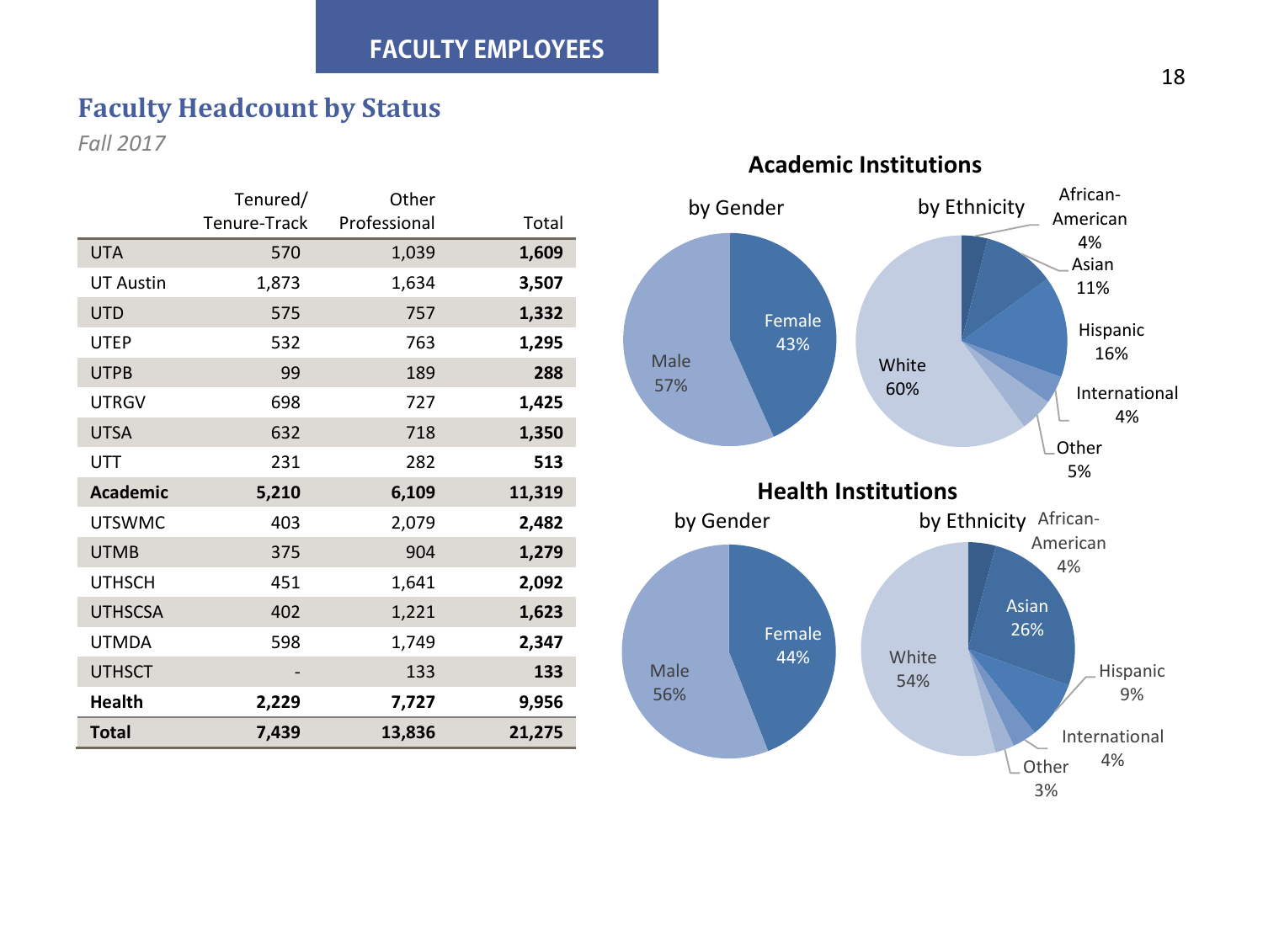# **Employee Headcount Academic Institutions**

*Fall 2017*

|                     |           | Faculty     |
|---------------------|-----------|-------------|
|                     | Personnel | (all ranks) |
| <b>UTA</b>          | 3,174     | 1,609       |
| <b>UT Austin</b>    | 12,144    | 3,507       |
| <b>UTD</b>          | 3,858     | 1,332       |
| <b>UTEP</b>         | 2,803     | 1,295       |
| <b>UTPB</b>         | 552       | 288         |
| <b>UTRGV</b>        | 2,516     | 1,425       |
| <b>UTSA</b>         | 3,385     | 1,350       |
| UTT                 | 911       | 513         |
| <b>Academic</b>     | 29,343    | 11,319      |
| <b>UTSWMC</b>       | 14,042    | 2,482       |
| <b>UTMB</b>         | 11,183    | 1,279       |
| <b>UTHSCH</b>       | 5,636     | 2,092       |
| <b>UTHSCSA</b>      | 3,946     | 1,623       |
| <b>UTMDA</b>        | 17,520    | 2,347       |
| <b>UTHSCT</b>       | 1,321     | 133         |
| <b>Health</b>       | 53,648    | 9,956       |
| <b>System Admin</b> | 685       |             |
| Total               | 83,676    | 21,275      |



This excludes 23,772 student employees, including teaching assistants.

#### **FACULTY EMPLOYEES**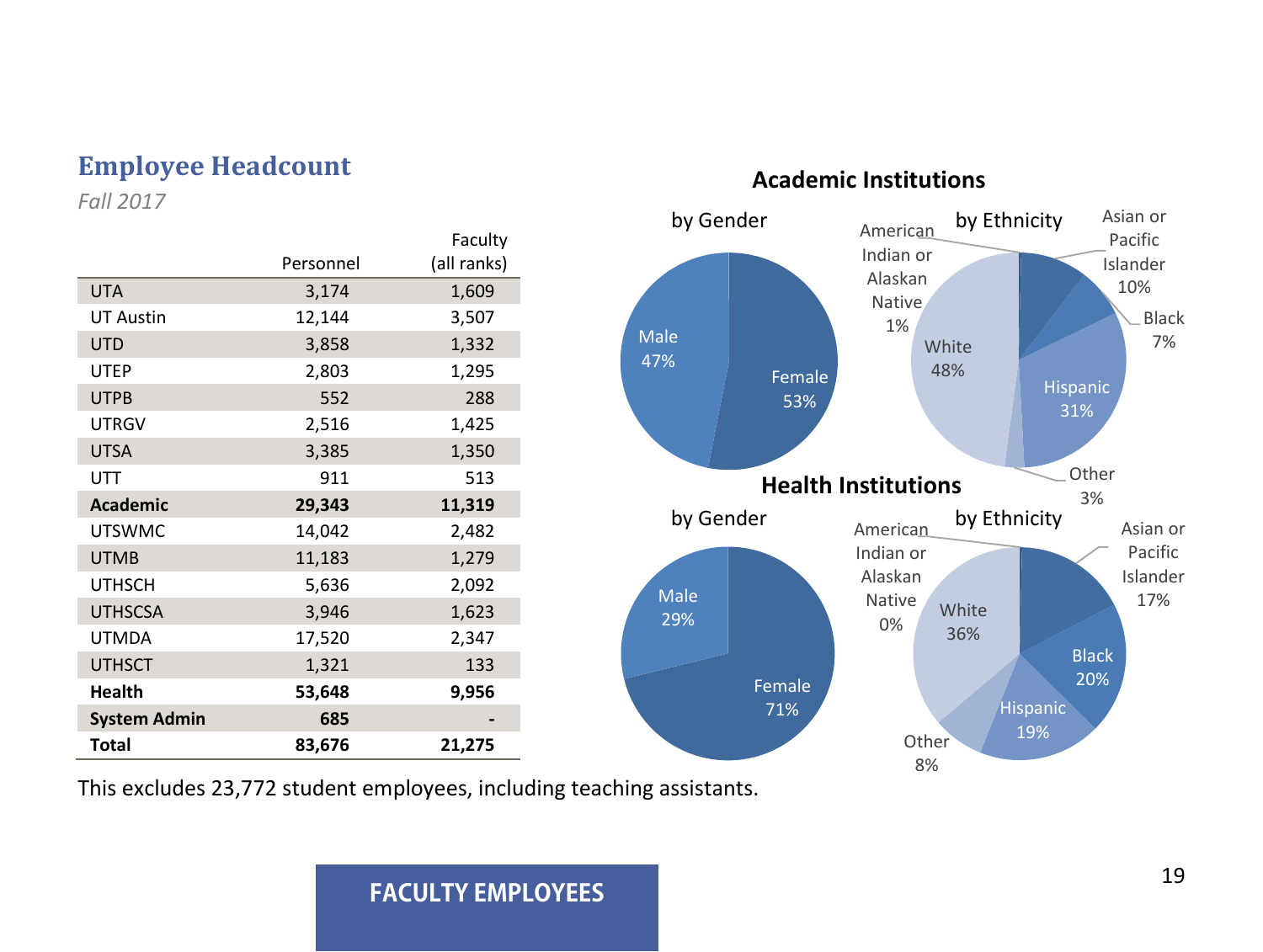#### **FACULTY EMPLOYEES**

# **Faculty Awards and Honors**

*As of February 2019*

```
8 Nobel Laureates • 2 Shaw Laureate • 1 Abel Prize • 2 Japan Prizes • 2 Pulitzer Prizes
       Members:
       4.5 – the National Academy of Medicine
       61 – the American Academy of Nursing
       46 – the National Academy of Sciences
       62 – the National Academy of Engineering
       60 - the American Academy of Arts and Sciences
       31 – the American Law Institute
```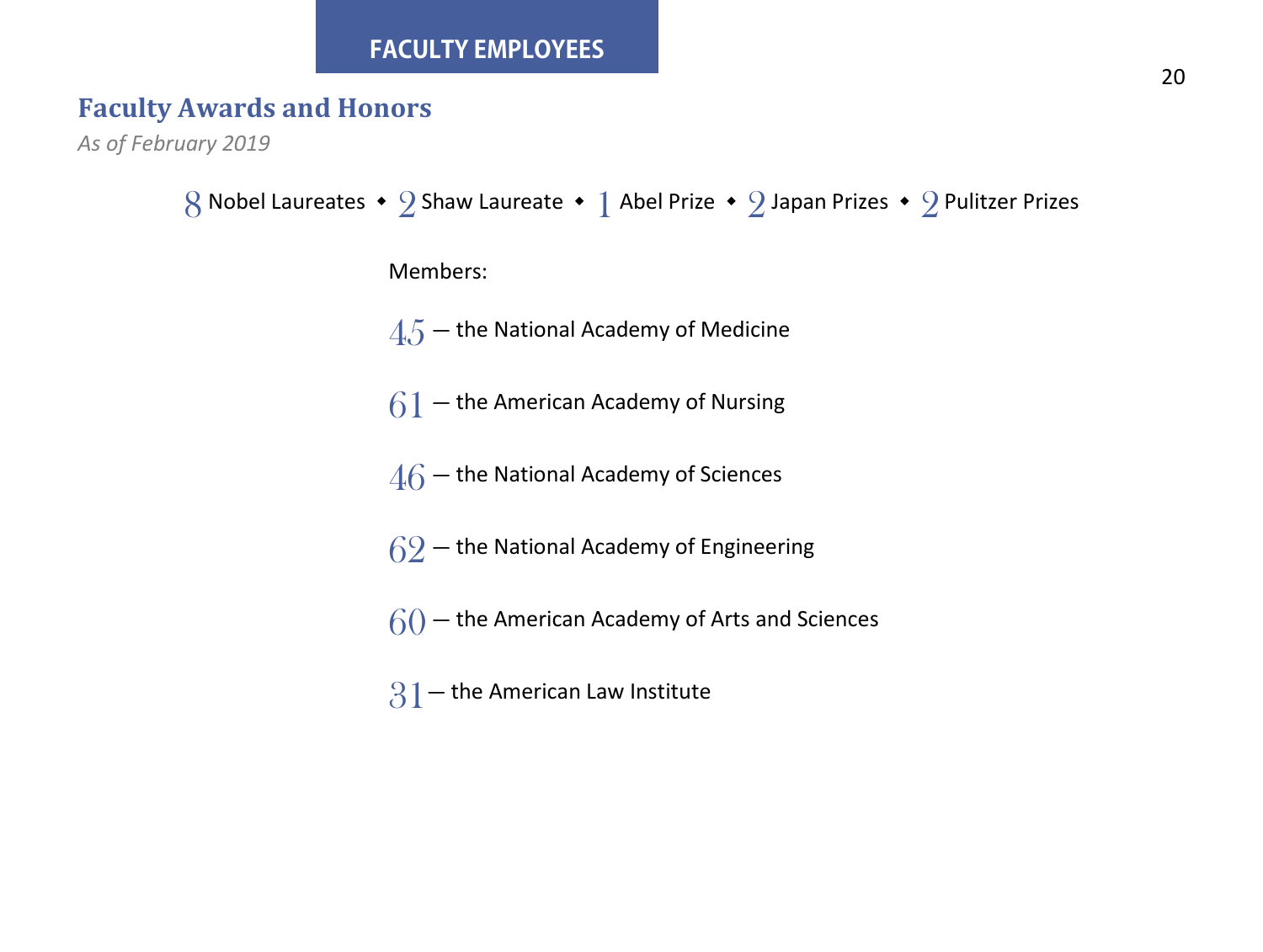# **Faculty Appointments**

#### **Academic Institutions**

 $61\%$  of faculty have a 100% **Instructional** Appointment

1%of faculty have a 100% **Research** Appointment

38%of faculty have a **Mixed** Appointment

#### **Health Institutions**

8%of faculty have a 100% **Instructional** Appointment

11%of faculty have a 100% **Research** Appointment

16%of faculty have a 100% **Patient Care** Appointment

65%of faculty have a **Mixed** Appointment

Mixed appointment would include some mixture of instruction, research, patient care (HRIs), academic support, and public service.

**FACULTY EMPLOYEES**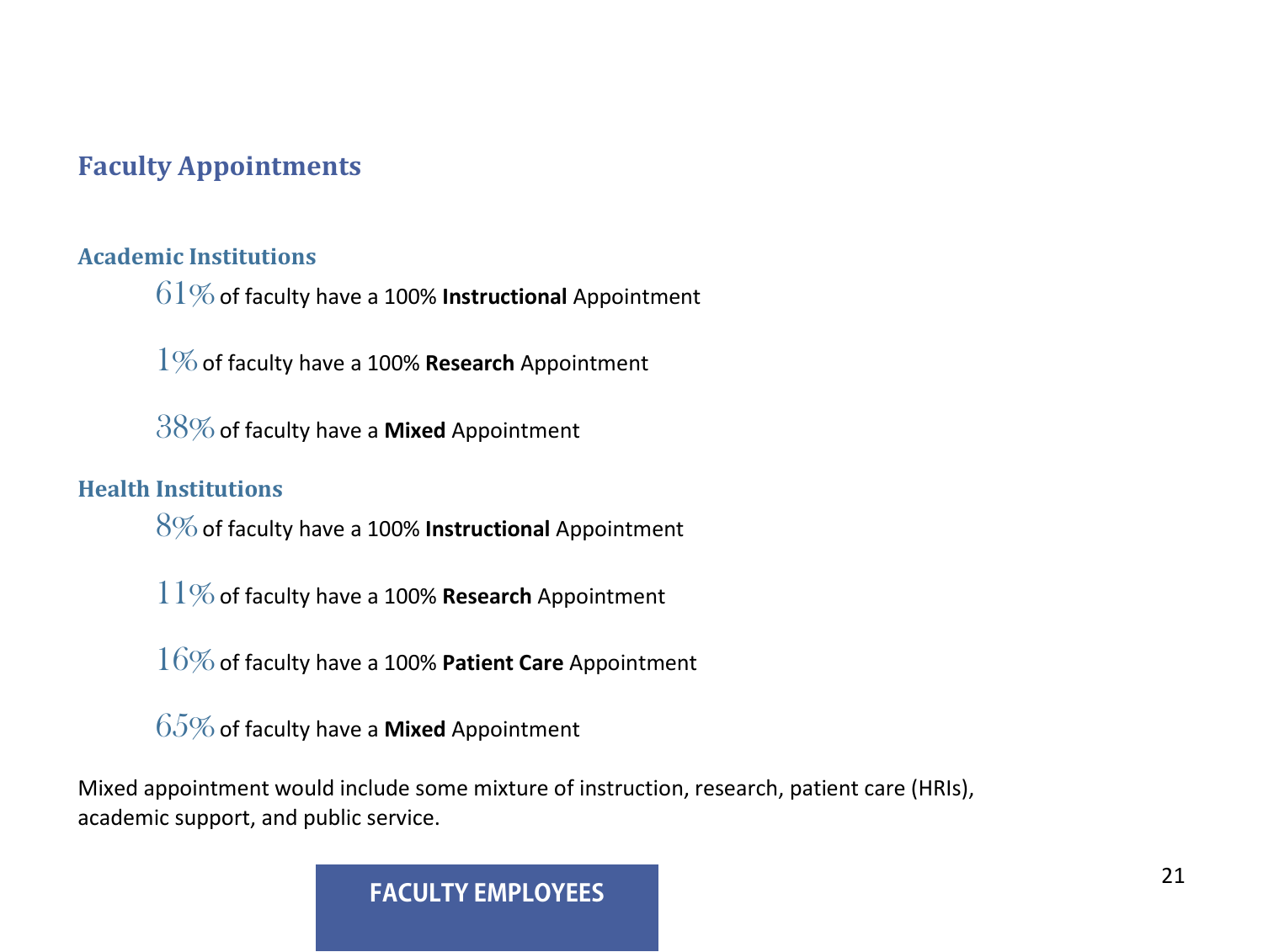|              | <b>FACULTY EMPLOYEES</b> | $22\,$ |
|--------------|--------------------------|--------|
| <b>Notes</b> |                          |        |
|              |                          |        |
|              |                          |        |
|              |                          |        |
|              |                          |        |
|              |                          |        |
|              |                          |        |
|              |                          |        |
|              |                          |        |
|              |                          |        |
|              |                          |        |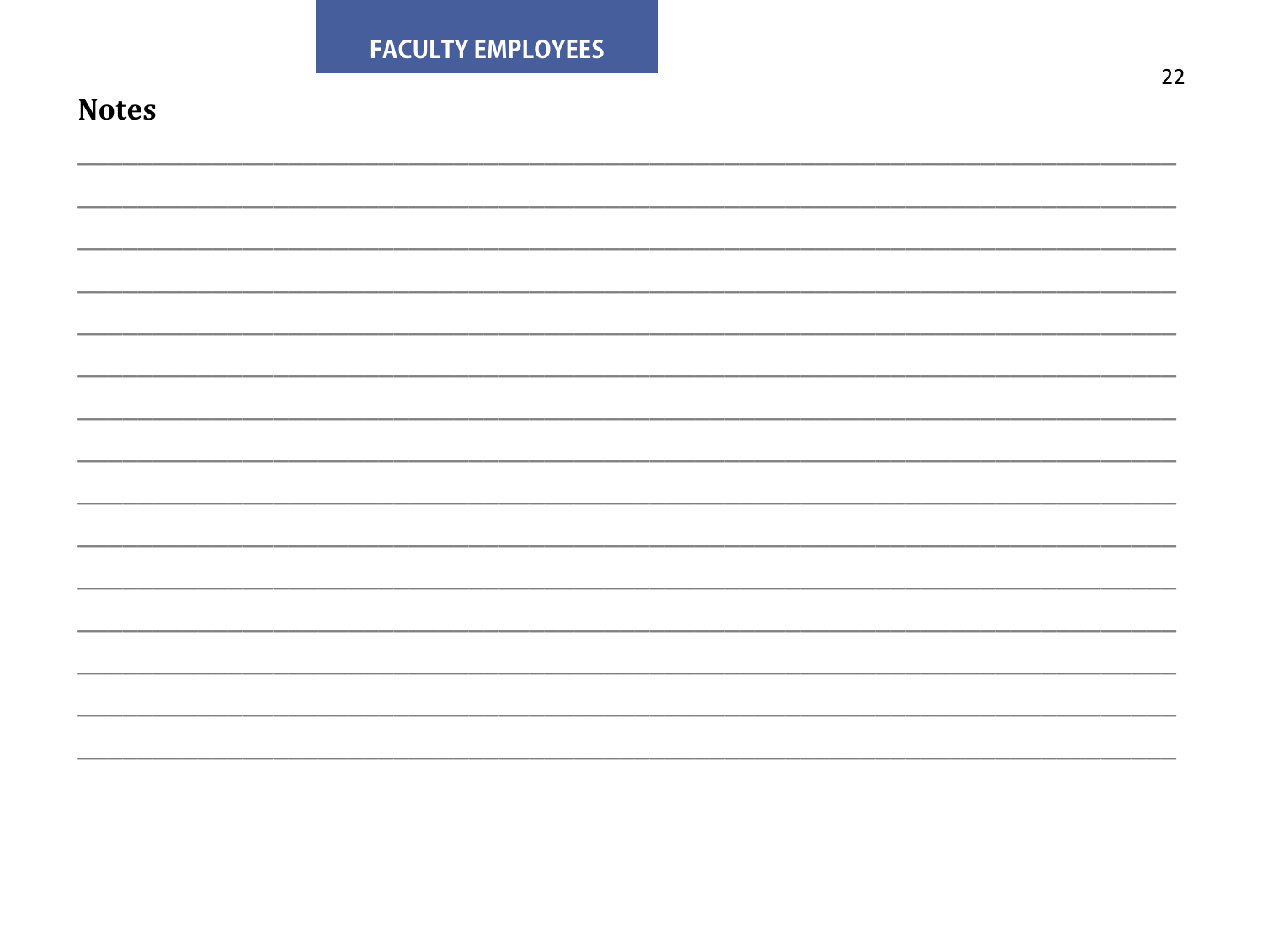# **RESEARCH / TECHNOLOGY TRANSFER**

#### **Contents**

Research Expenditures.........................24-25

Technology Transfer ................................. 26

# **RESEARCH / TECH TRANSFER**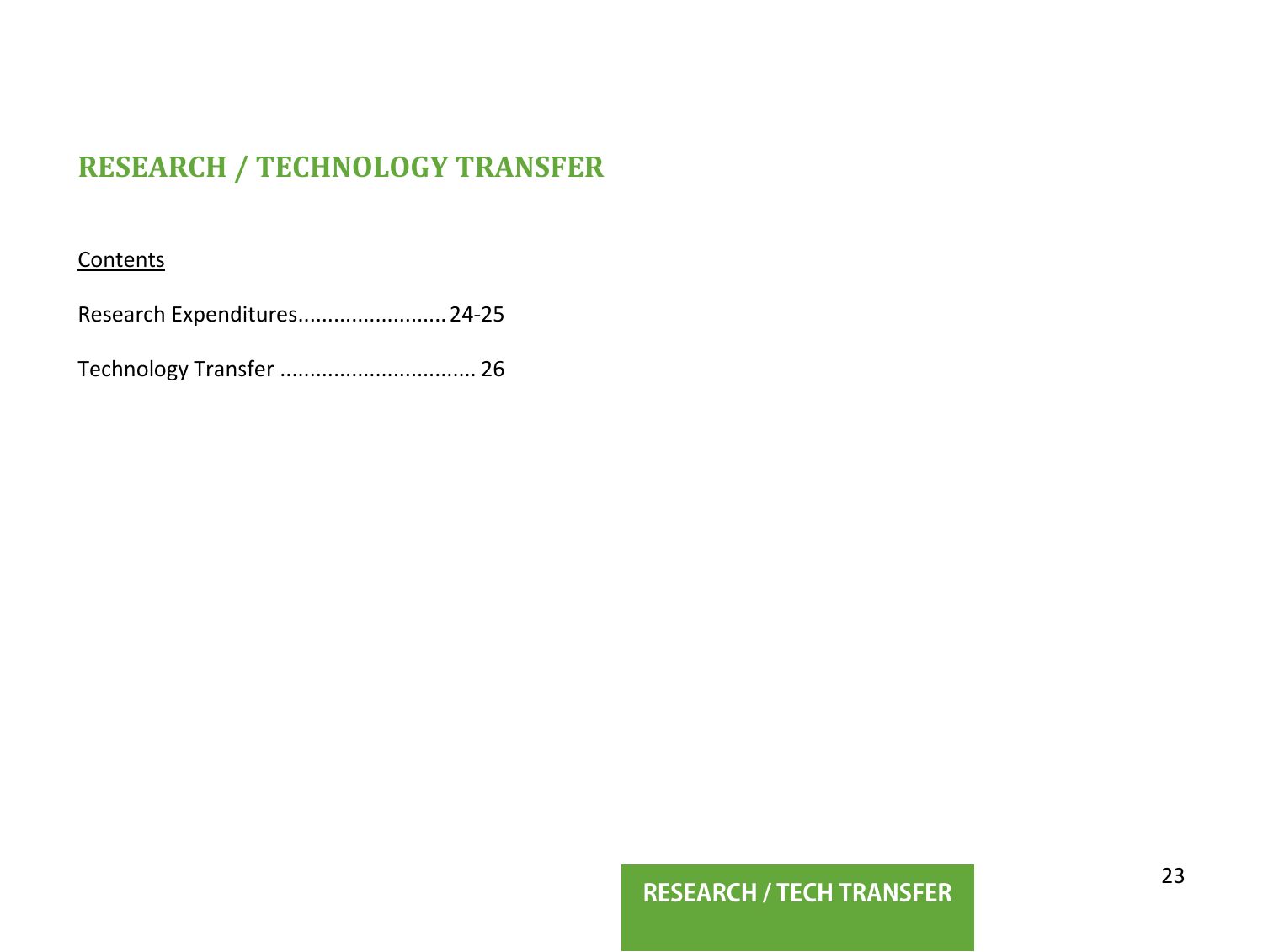### **Research Expenditures**

*FY 2018*

| Total    | \$2.9 billion |
|----------|---------------|
| Academic | \$1.0 billion |
| Health   | \$1.9 billion |

Research expenditures have increased by 16.9% over the past five years, driven by increases from state, private, and local sources. Expenditures from federal sources have declined 2.9% over the same period.

Federal sources were 44% of research expenditures in 2017-18, down from 50% in 2012-13, and down nearly 13% from levels in 2007-08.

by Source

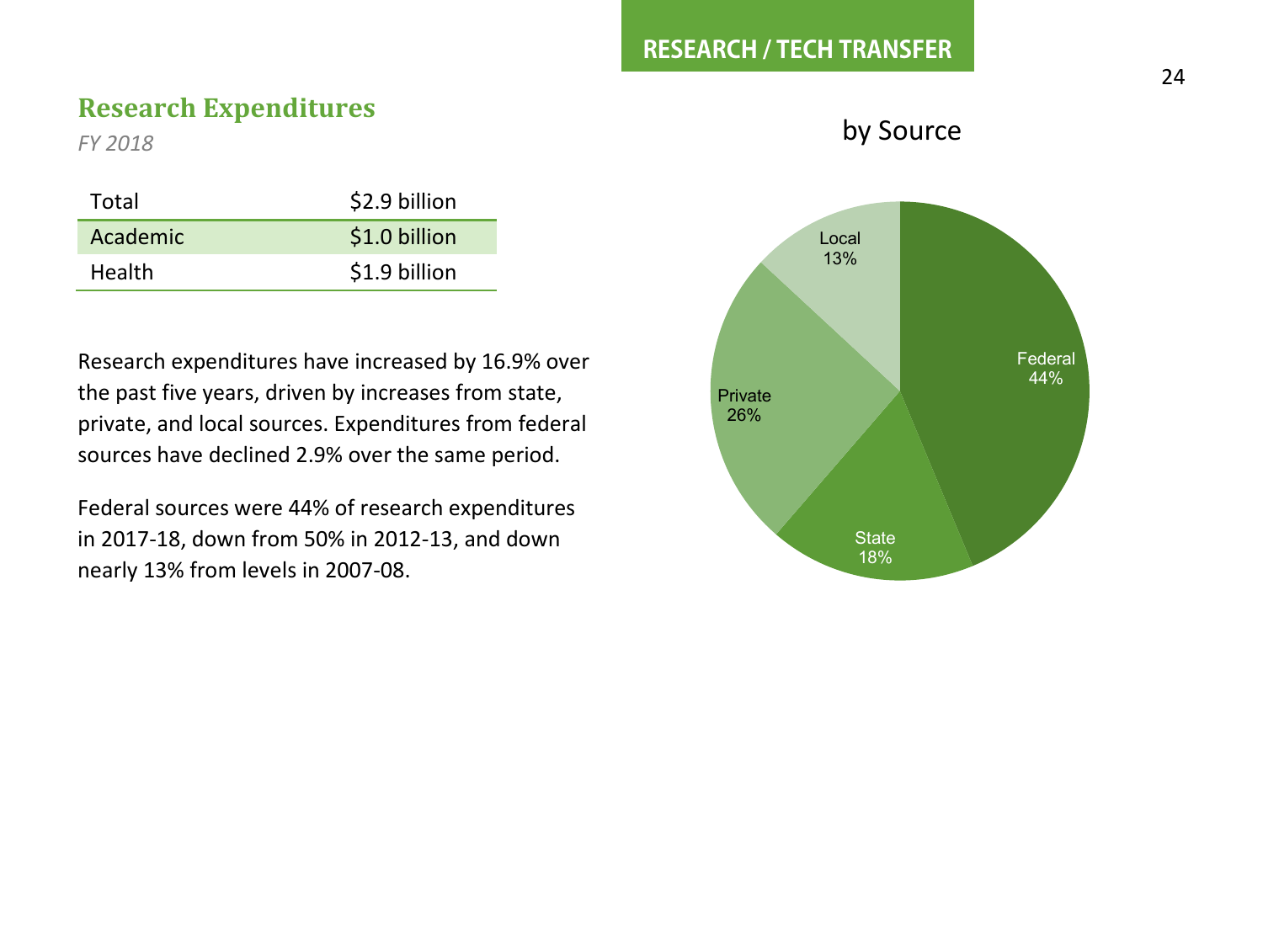# **Research Expenditures**

*FY 2018*

|                  | Federal         | State         | Private       | Local         | Total           | 5-Year Change:<br>Total  | 5-Year Change:<br>Federal |
|------------------|-----------------|---------------|---------------|---------------|-----------------|--------------------------|---------------------------|
| <b>UTA</b>       | \$34,446,108    | \$15,999,502  | \$18,015,960  | \$31,025,887  | \$99,487,457    | 28.1%                    | 11.8%                     |
| <b>UT Austin</b> | \$408,104,573   | \$48,701,111  | \$103,538,958 | \$84,489,612  | \$644,834,254   | 8.4%                     | 9.5%                      |
| <b>UTD</b>       | \$40,045,792    | \$12,242,356  | \$27,687,956  | \$33,339,329  | \$113,315,433   | 14.6%                    | 18.1%                     |
| <b>UTEP</b>      | \$44,352,723    | \$15,918,052  | \$13,785,801  | \$9,781,199   | \$83,837,775    | 9.2%                     | 15.9%                     |
| <b>UTPB</b>      | \$332,620       | \$1,017,400   | \$137,293     | \$100,444     | \$1,587,757     | 43.9%                    | $-3.3%$                   |
| <b>UTRGV</b>     | \$13,329,056    | \$6,820,852   | \$960,922     | \$4,993,737   | \$26,104,567    | $\overline{\phantom{a}}$ |                           |
| <b>UTSA</b>      | \$29,824,525    | \$14,691,685  | \$8,790,323   | \$15,201,983  | \$68,508,516    | 33.2%                    | 2.6%                      |
| UTT              | \$810,844       | \$179,996     | \$582,841     | \$479,015     | \$2,052,696     | $-35.1%$                 | $-44.1%$                  |
| <b>Academic</b>  | \$571,246,241   | \$115,570,954 | \$173,500,054 | \$179,411,206 | \$1,039,728,455 | 13.7%                    | 10.9%                     |
| <b>UTSWMC</b>    | \$203,290,633   | \$78,544,423  | \$155,669,406 | \$32,000,197  | \$469,504,659   | 16.1%                    | 2.6%                      |
| <b>UTMB</b>      | \$104,978,431   | \$5,481,660   | \$20,772,184  | \$17,991,936  | \$149,224,211   | 3.1%                     | $-3.1%$                   |
| <b>UTHSCH</b>    | \$128,232,487   | \$35,117,777  | \$53,609,723  | \$23,070,757  | \$240,030,744   | 9.0%                     | $-11.1%$                  |
| <b>UTHSCSA</b>   | \$97,575,798    | \$22,454,514  | \$32,213,296  | \$21,279,207  | \$173,522,815   | 10.9%                    | $-1.6%$                   |
| <b>UTMDA</b>     | \$173,899,855   | \$259,701,431 | \$313,010,505 | \$111,338,720 | \$857,950,511   | 27.9%                    | $-5.0%$                   |
| <b>UTHSCT</b>    | \$10,226,513    | \$2,693,352   | \$4,882,350   | \$1,440,314   | \$19,242,529    | 66.5%                    | 108.4%                    |
| Health           | \$718,203,717   | \$403,993,157 | \$580,157,464 | \$207,121,131 | \$1,909,475,469 | 18.8%                    | $-2.6%$                   |
| <b>Total</b>     | \$1,289,449,958 | \$519,564,111 | \$753,657,518 | \$386,532,337 | \$2,949,203,924 | 16.9%                    | 2.9%                      |

# **RESEARCH / TECH TRANSFER**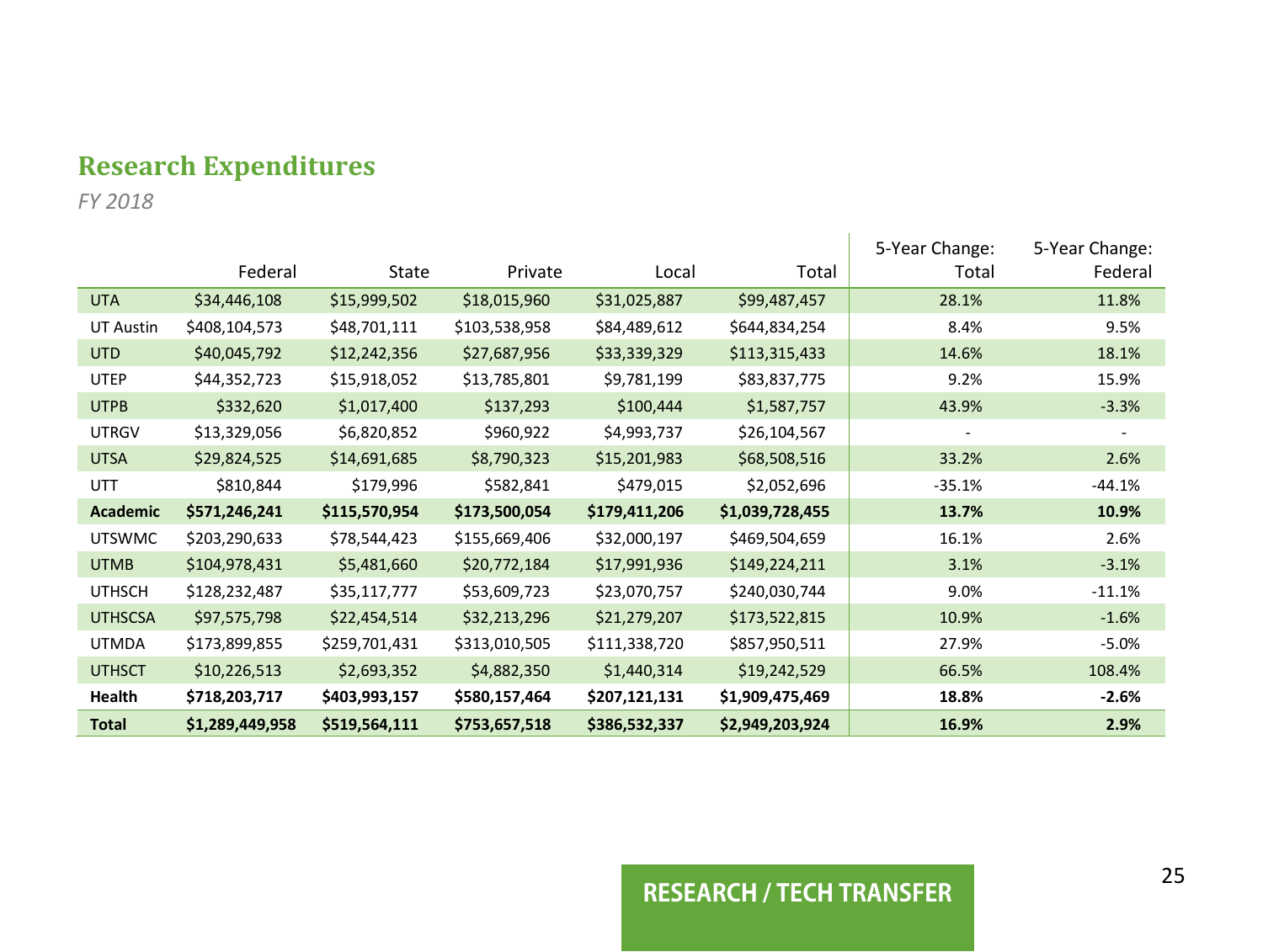#### **RESEARCH / TECH TRANSFER**

#### **Technology Transfer**

*FY 2017*

|                  | <b>New</b>         | U.S.        | Licenses &     | Startup        | Gross        |
|------------------|--------------------|-------------|----------------|----------------|--------------|
|                  | Invention          | Patents     | Options        | Companies      | Revenue      |
|                  | <b>Disclosures</b> | Issued      | Executed       | Formed         | from IP      |
| <b>UTA</b>       | 49                 | 21          | 7              | $\overline{4}$ | \$150,306    |
| <b>UT Austin</b> | 198                | 59          | 106            | 8              | \$20,060,865 |
| <b>UTD</b>       | 56                 | 21          | 7              | $\mathbf{1}$   | \$3,371,193  |
| <b>UTEP</b>      | 26                 | 5           | $\mathbf{1}$   | 0              | \$2,647      |
| <b>UTPB</b>      | $\overline{0}$     | $\mathbf 0$ | $\mathbf{0}$   | $\mathbf{0}$   | \$0          |
| <b>UTRGV</b>     | 30                 | 0           | $\overline{2}$ | 0              | \$56,197     |
| <b>UTSA</b>      | 62                 | 8           | 8              | $\overline{2}$ | \$104,387    |
| UTT              | 0                  | 0           | 0              | 0              | \$0          |
| <b>Academic</b>  | 421                | 114         | 131            | 15             | \$23,745,595 |
| <b>UTSWMC</b>    | 135                | 39          | 66             | 9              | \$11,698,468 |
| <b>UTMB</b>      | 51                 | 25          | 9              | $\overline{2}$ | \$5,717,672  |
| <b>UTHSCH</b>    | 60                 | 11          | 31             | 7              | \$5,086,844  |
| <b>UTHSCSA</b>   | 59                 | 12          | 12             | 3              | \$5,050,803  |
| <b>UTMDA</b>     | 138                | 29          | 30             | 1              | \$14,331,436 |
| <b>UTHSCT</b>    | $\overline{2}$     | $\mathbf 0$ | $\mathbf 0$    | $\mathbf 0$    | \$0          |
| <b>Health</b>    | 445                | 116         | 148            | 22             | \$41,885,223 |

866 new invention disclosures 230 U.S. patents issued 279 licenses and options executed 37 startup companies formed

# \$65.6 million

in gross revenue from intellectual property (IP)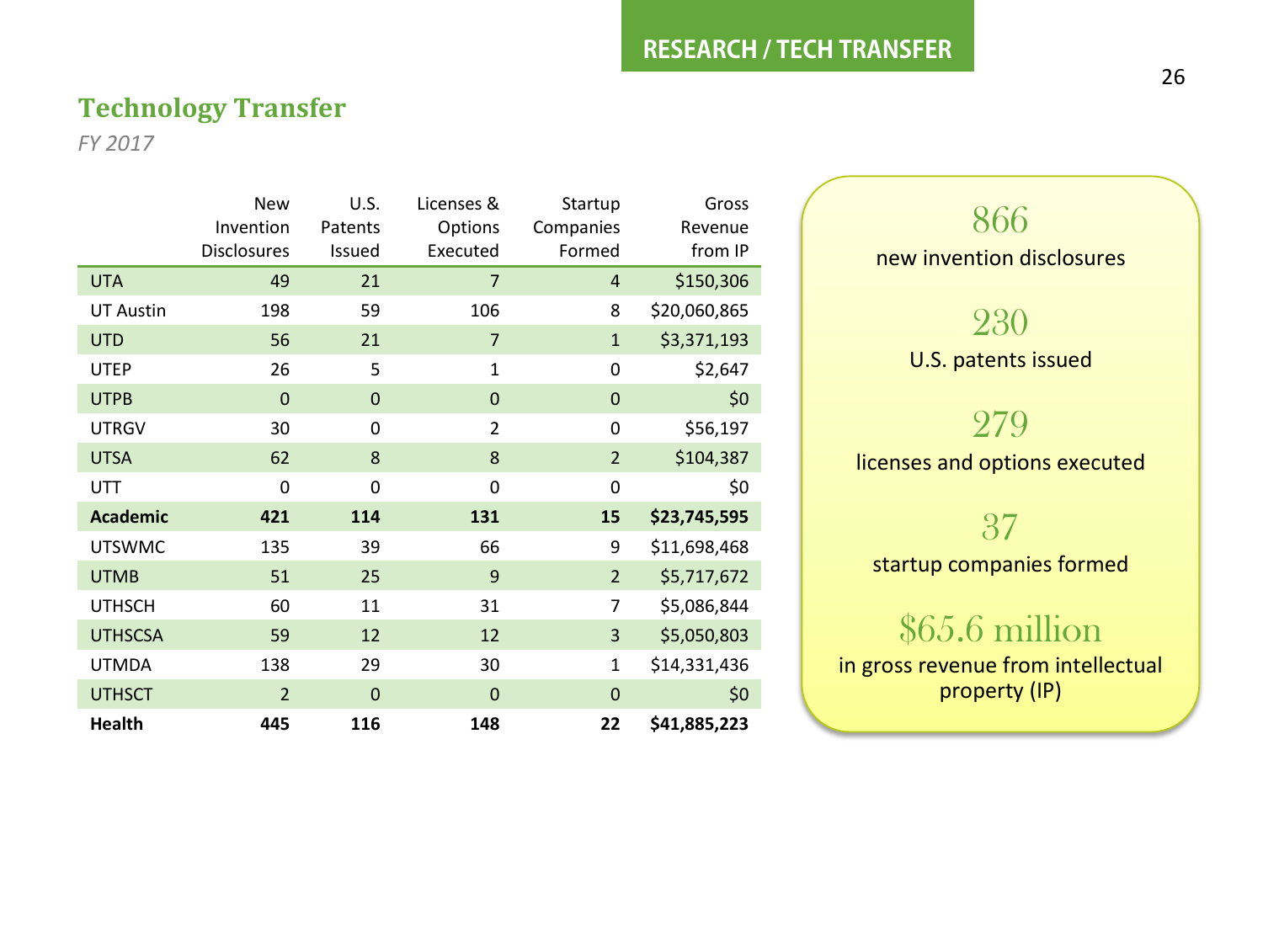# **BUDGET / FINANCE**

#### **Contents**

| Funding Trends - Revenue per FTE Student31 |  |
|--------------------------------------------|--|
|                                            |  |
|                                            |  |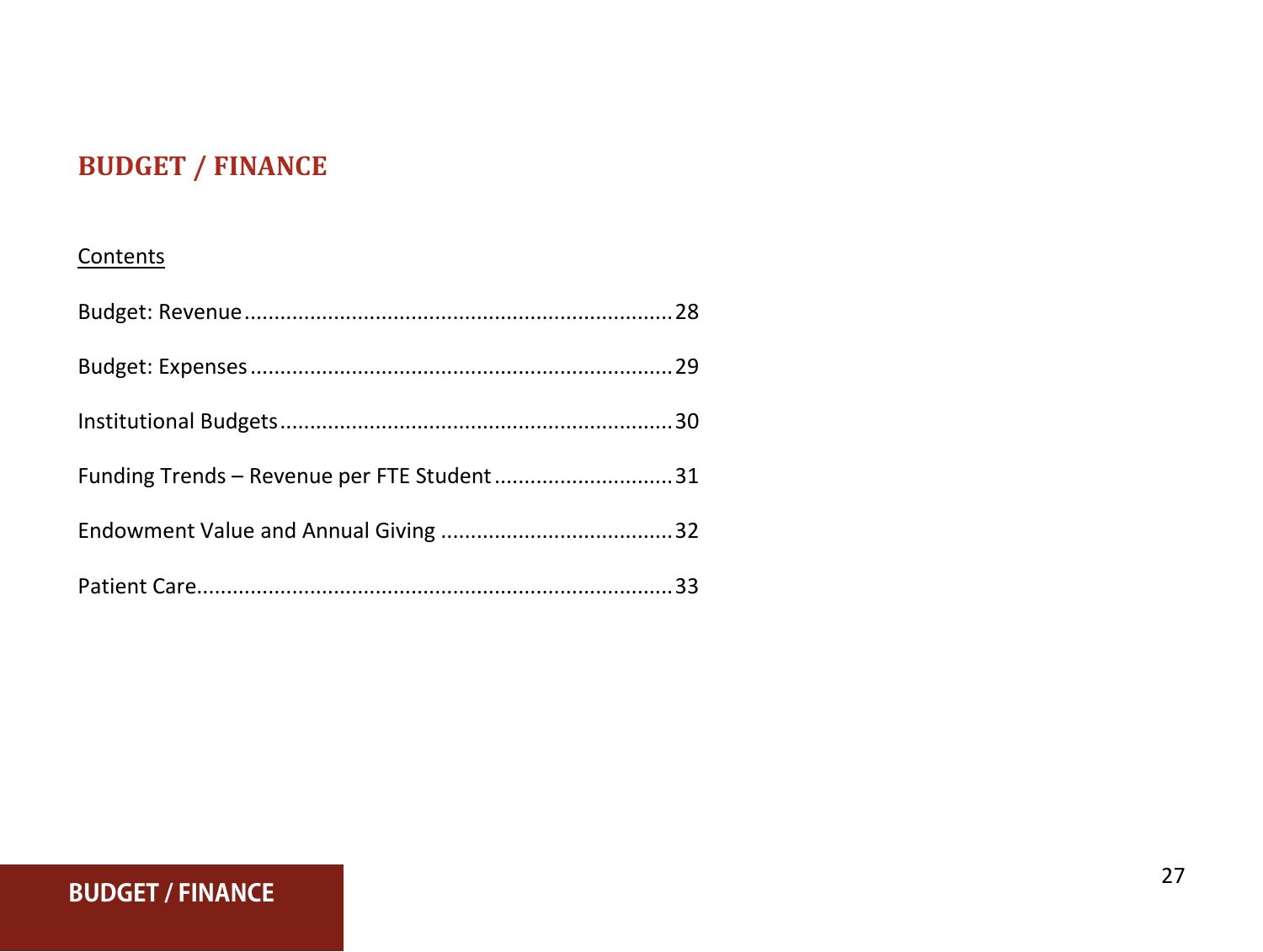# **Budget: Revenue = \$20.1 billion**

*FY 2019 (in millions)*

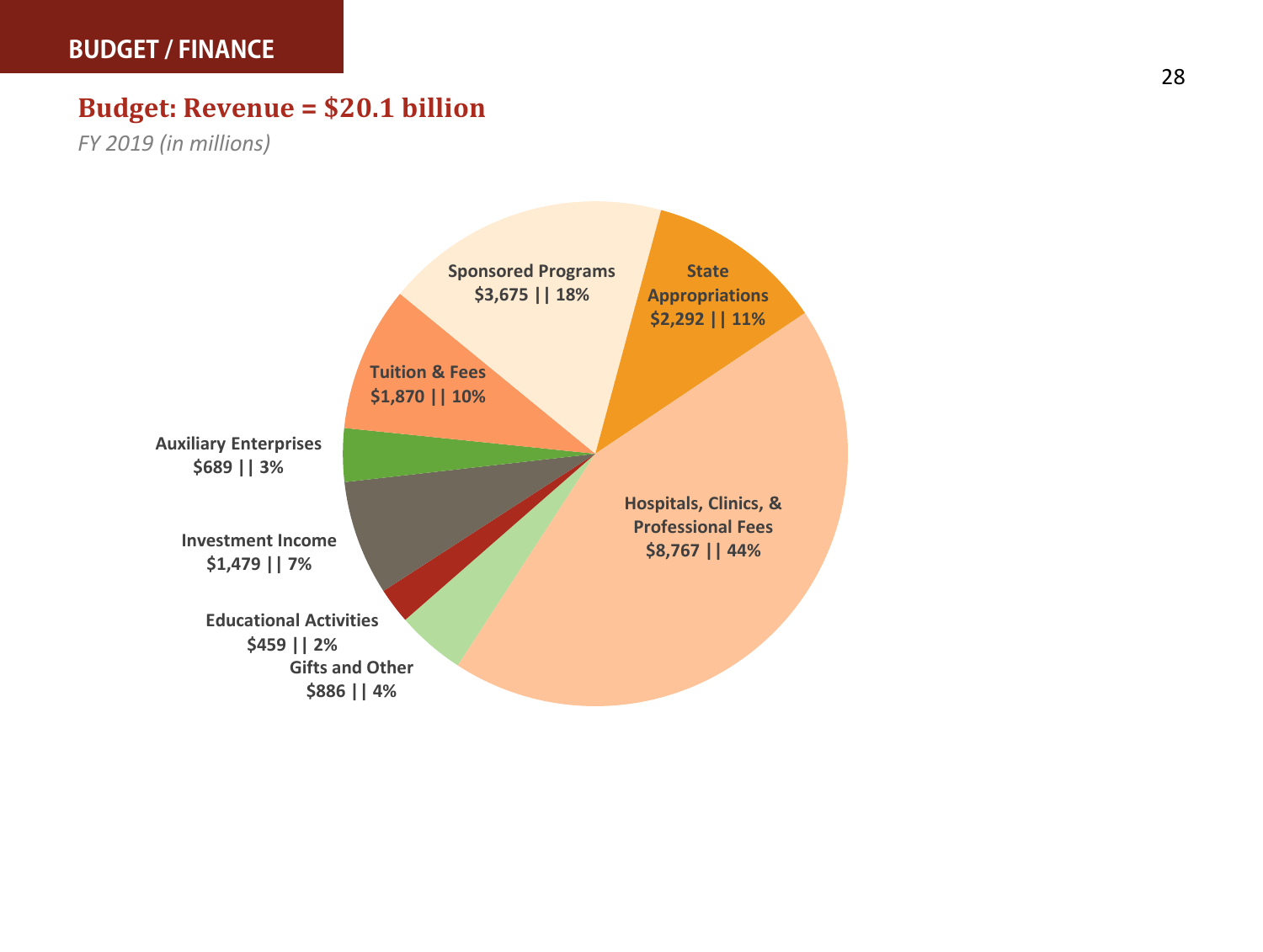### **Budget: Expenses and Debt Service, Minus Interest = \$19.5 billion**

*FY 2019 (in millions)*

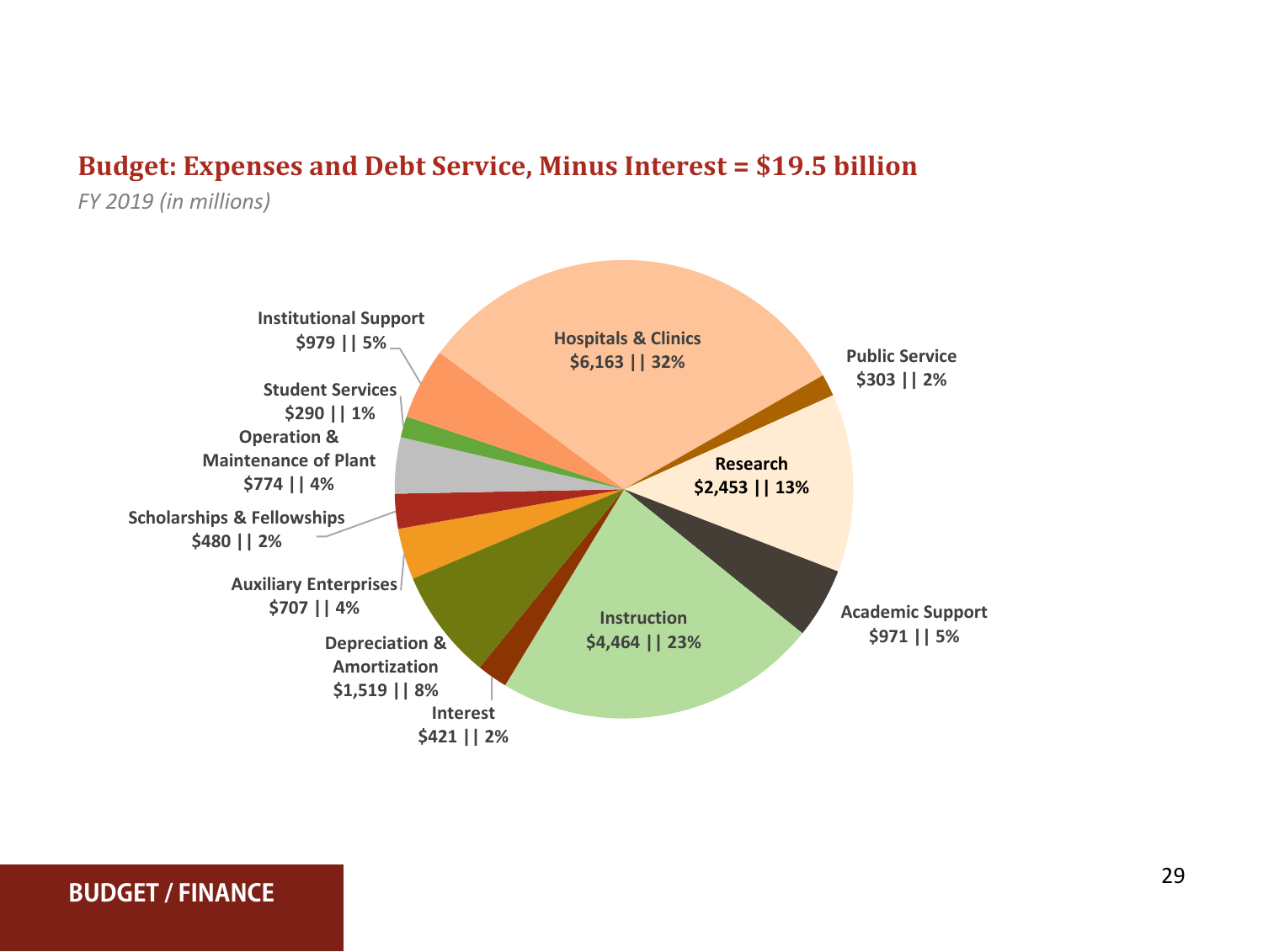# **Institutional Budget s**

*FY 201 9 (in millions)*

|                     | <b>Total Budget</b> | From General | GR as %  |
|---------------------|---------------------|--------------|----------|
|                     | Expenditures*       | Revenue (GR) | of Total |
| <b>UTA</b>          | \$703.9             | \$132.7      | 18.9%    |
| <b>UT Austin</b>    | \$3,098.5           | \$356.2      | 11.5%    |
| <b>UTD</b>          | \$697.1             | \$114.9      | 16.5%    |
| <b>UTEP</b>         | \$479.1             | \$109.0      | 22.8%    |
| <b>UTPB</b>         | \$98.0              | \$36.7       | 37.5%    |
| <b>UTRGV</b>        | \$536.1             | \$148.5      | 27.7%    |
| <b>UTSA</b>         | \$577.7             | \$131.5      | 22.8%    |
| UTT                 | \$165.6             | \$44.2       | 26.7%    |
| <b>Academic</b>     | \$6,356.0           | \$1,073.7    | 16.9%    |
| <b>UTSWMC</b>       | \$3,152.0           | \$193.9      | 6.2%     |
| <b>UTMB</b>         | \$2,181.5           | \$374.3      | 17.2%    |
| <b>UTHSCH</b>       | \$1,610.6           | \$214.3      | 13.3%    |
| <b>UTHSCSA</b>      | \$911.2             | \$173.1      | 19.0%    |
| UTMDA               | \$4,832.9           | \$209.2      | 4.3%     |
| <b>UTHSCT</b>       | \$203.5             | \$52.1       | 25.6%    |
| <b>Health</b>       | \$12,895.0          | \$1,216.9    | 9.4%     |
| <b>System Admin</b> | \$280.1             | \$1.6        | 0.6%     |
| Total               | \$19,527.9          | \$2,292.3    | 11.7%    |

\*Total Budget Expenditures include Debt Service minus Interest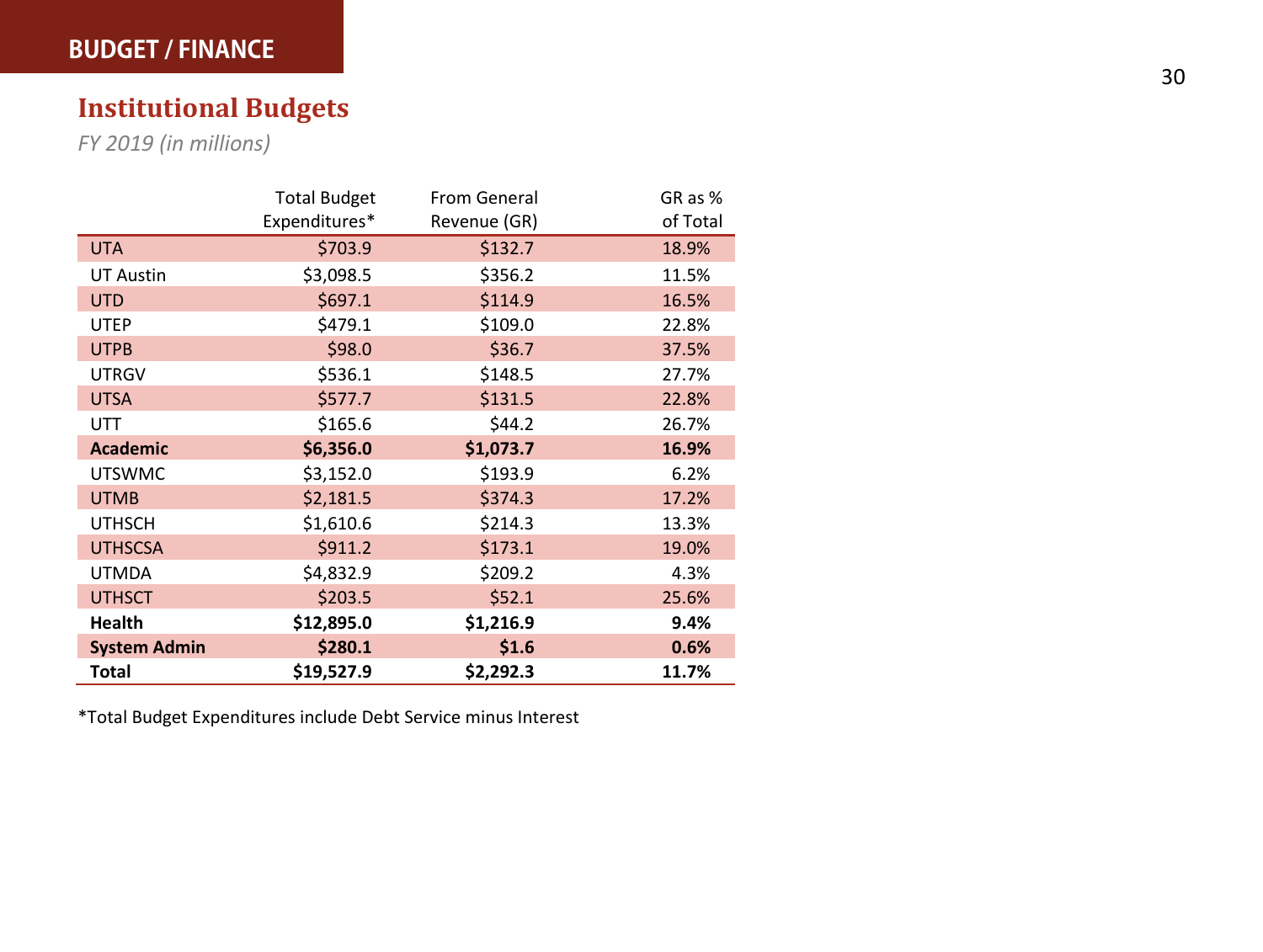# **Funding Trends – Revenue per FTE Student (Academic Institutions)**

*FY 2017, Inflation-Adjusted to 2017*



per full-time equivalent (FTE) student have declined from 49% in 2007 to 42% in 2017. Tuition and Fees have increased from  $51%$  to 58% of revenues per FTE student.

UT System totals do not include UT Brownsville. Revenue from tuition and fees is net of scholarship and fellowship discounts and waivers. State Appropriations include general revenue support from the State of Texas for instruction and operations, infrastructure support, special items, tuition revenue bond debt service, and group health insurance and employee benefits. All revenue and expense data were adjusted to the FY 2017 base year for inflation using the Consumer Price Index - Urban (CPI - U) for September of each year.

#### **BUDGET / FINANCE**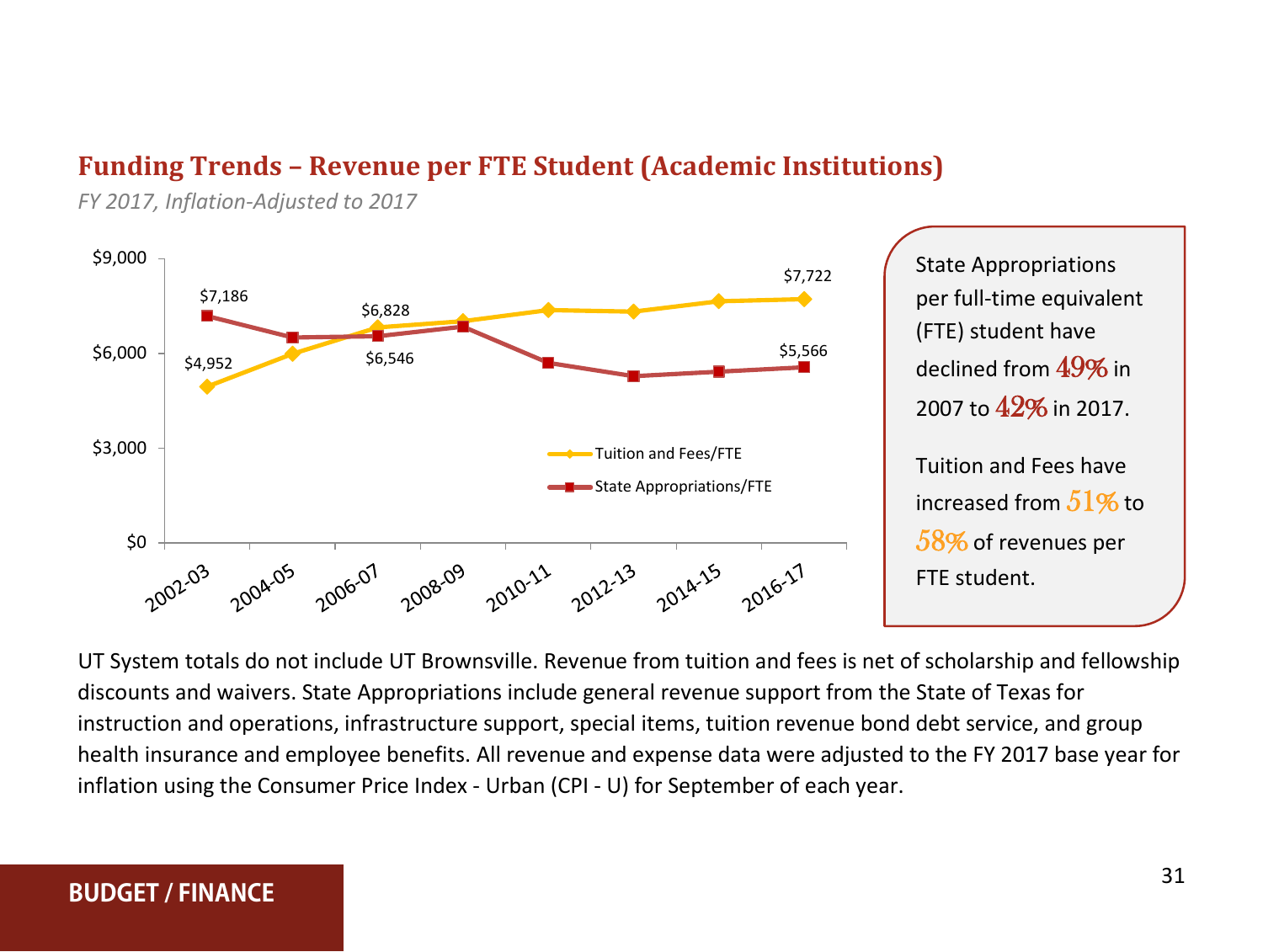# **Endowment Value and Annual Giving**

*FY 2018 (in millions)*

|                     | <b>Endowment Value</b> | 5-Year Change | <b>Annual Giving</b> |
|---------------------|------------------------|---------------|----------------------|
| <b>UTA</b>          | \$160.6                | 57.8%         | \$10.4               |
| <b>UT Austin</b>    | \$13,750.2             | 50.4%         | \$357.9              |
| <b>UTD</b>          | \$531.4                | 67.3%         | \$48.7               |
| <b>UTEP</b>         | \$262.4                | 33.5%         | \$18.5               |
| <b>UTPB</b>         | \$52.7                 | 46.4%         | \$4.7                |
| <b>UTRGV</b>        | \$92.9                 |               | \$18.1               |
| <b>UTSA</b>         | \$164.0                | 62.7%         | \$14.2               |
| UTT                 | \$87.8                 | 22.5%         | \$4.9                |
| <b>Academic</b>     | \$15,102.0             | 51.5%         | \$477.4              |
| <b>UTSWMC</b>       | \$1,990.7              | 37.2%         | \$115.7              |
| <b>UTMB</b>         | \$573.3                | 15.6%         | \$69.4               |
| <b>UTHSCH</b>       | \$528.6                | 132.9%        | \$56.5               |
| <b>UTHSCSA</b>      | \$592.9                | 37.2%         | \$42.1               |
| <b>UTMDA</b>        | \$1,393.4              | 25.3%         | \$148.3              |
| <b>UTHSCT</b>       | \$51.0                 | 20.0%         | \$1.0                |
| <b>Health</b>       | \$5,129.9              | 36.4%         | \$433.0              |
| <b>System Admin</b> | \$12,089.0             | 56.7%         | \$6.2\$              |
| Total               | \$32,320.9             | 50.7%         | \$916.6              |

The Permanent University Fund

2.1 million acres

Market value as of 08/31/18 \$21.9 billion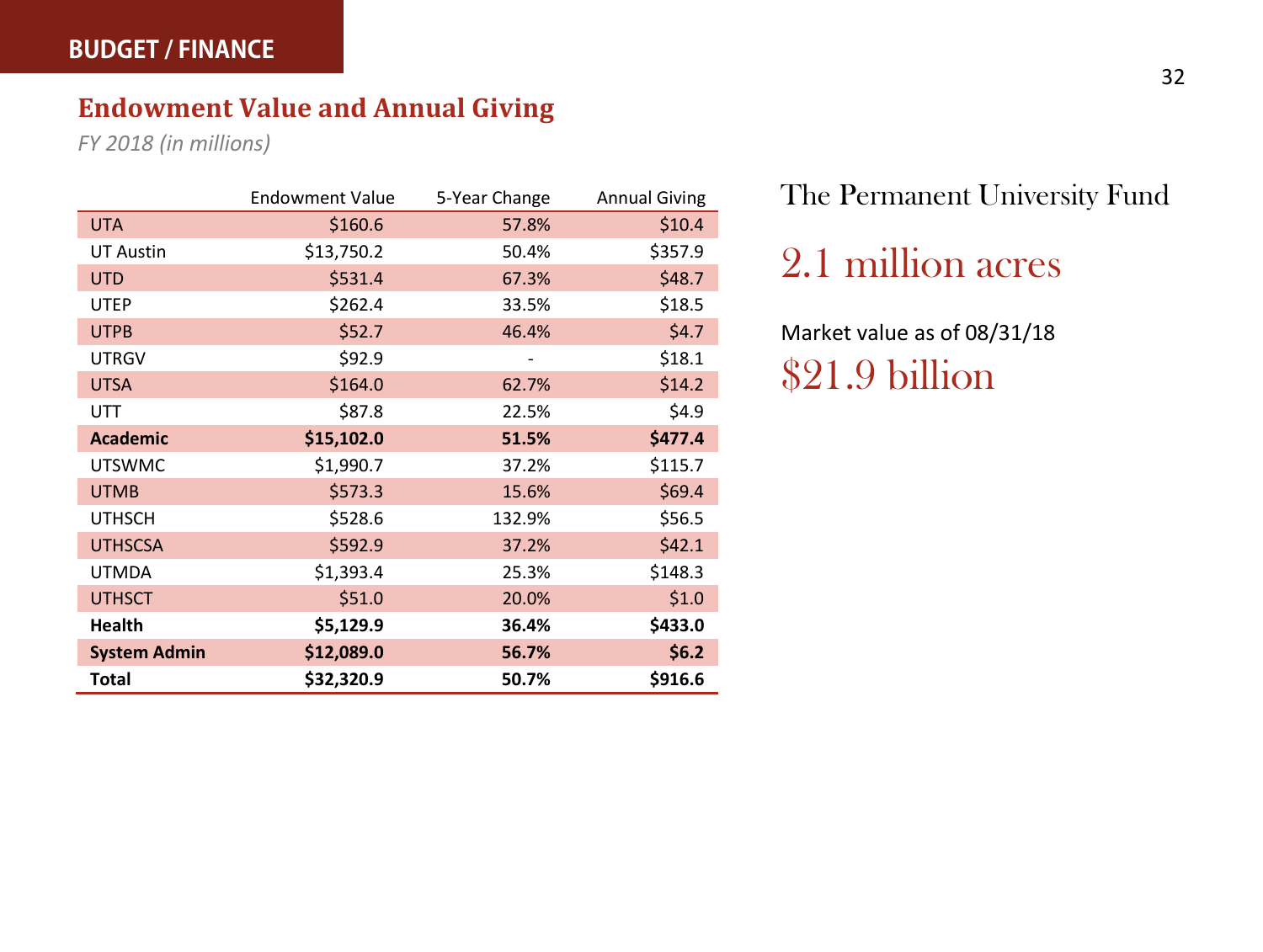# **Patient Care**

*FY 2017*

|                | <b>Outpatient Visits</b> | <b>Hospital Days</b> |
|----------------|--------------------------|----------------------|
| <b>UTSWMC</b>  | 2,717,434                | 582,909              |
| <b>UTMB</b>    | 1,073,637                | 146,103              |
| <b>UTHSCH</b>  | 1,801,859                | 327,704              |
| <b>UTHSCSA</b> | 1,025,785                | 359,784              |
| <b>UTMDA</b>   | 1,441,403                | 202,411              |
| <b>UTHSCT</b>  | 175,194                  | 10,927               |
| Total          | 8,235,312                | 1,629,838            |

42.5% of revenue for the UT System budget comes from hospital, clinics, and professional fees related to patient care. Hospitals and clinics are 31.3% of total expenses.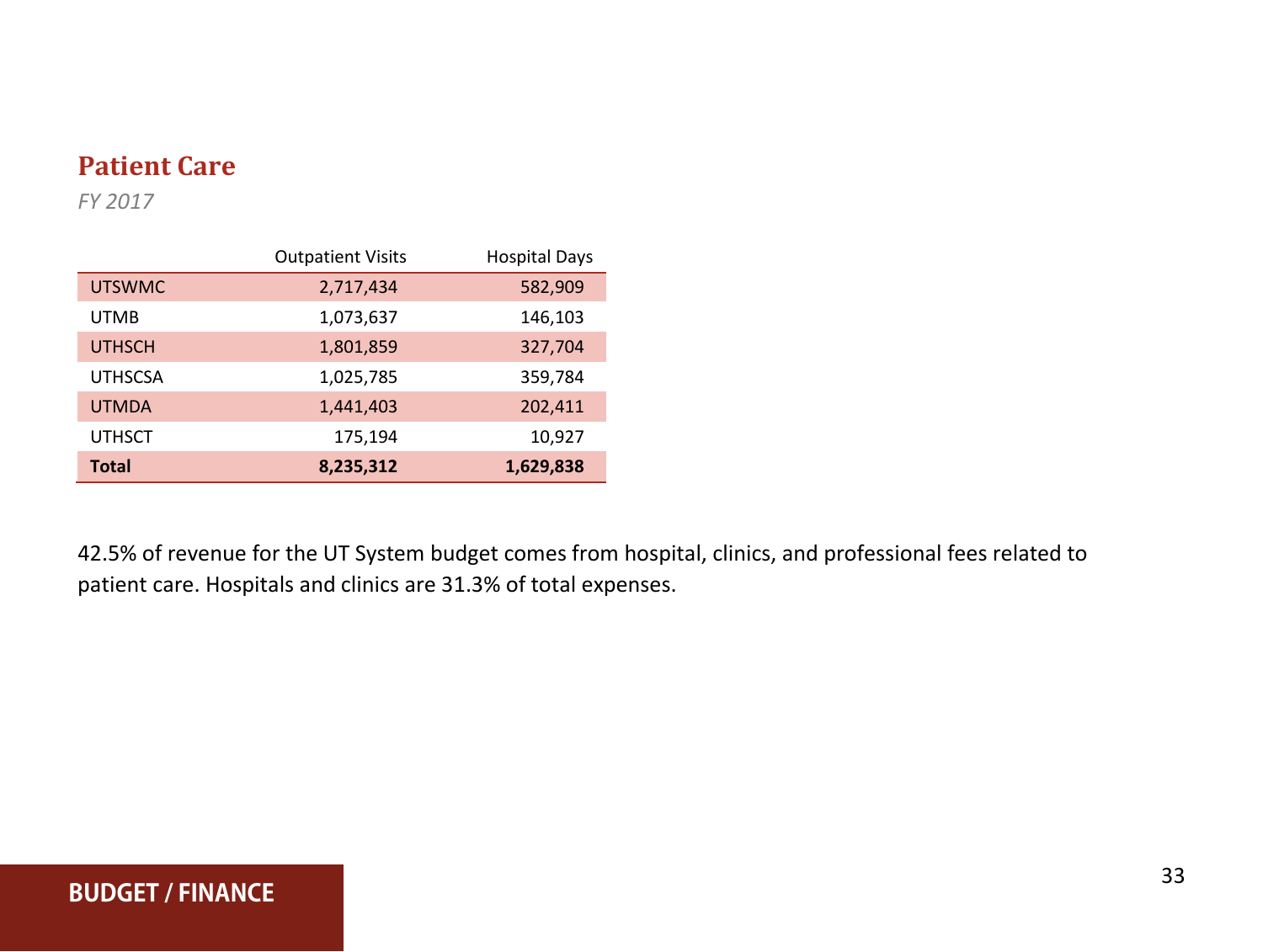| <b>Notes</b> |  |  |  |  |  |
|--------------|--|--|--|--|--|
|              |  |  |  |  |  |
|              |  |  |  |  |  |
|              |  |  |  |  |  |
|              |  |  |  |  |  |
|              |  |  |  |  |  |
|              |  |  |  |  |  |
|              |  |  |  |  |  |
|              |  |  |  |  |  |
|              |  |  |  |  |  |
|              |  |  |  |  |  |
|              |  |  |  |  |  |
|              |  |  |  |  |  |
|              |  |  |  |  |  |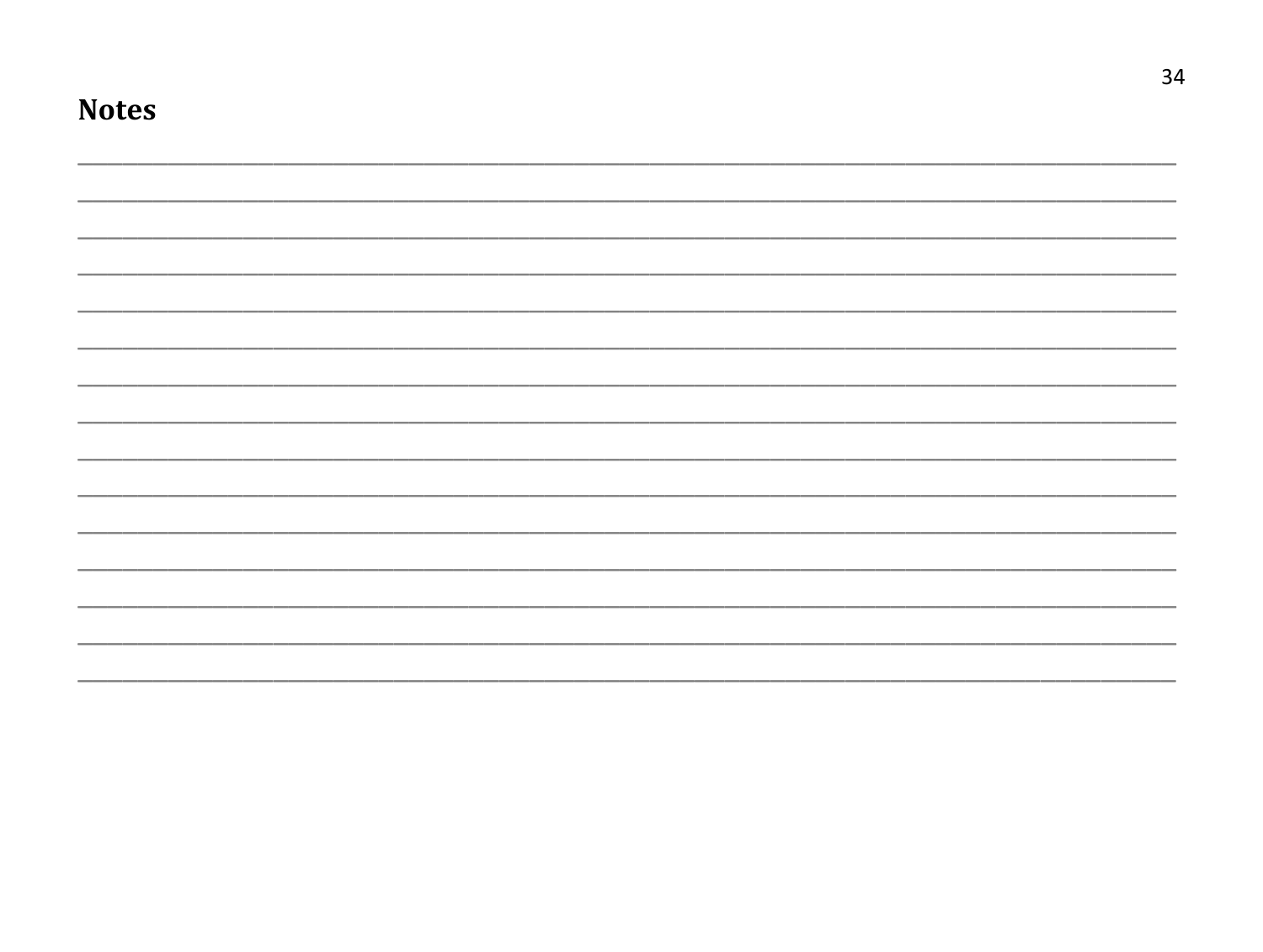# **Data Sources**

*Data utilized for the tables and graphs presented in the UT System SmartBook*

#### **Students**

- Enrollment tables and graphs THECB CBM001 data
- Undergraduate Enrollment by Age and Institution THECB CBM001 data
- Undergraduate Demographic Profile, % receiving Pell THECB FADS data
- Cost of Attendance Common Data Set-H, THECB IFRS data
- Percent of Tuition and Fees Covered by Non-Loan Aid for FT Undergraduates THECB FADS data
- Undergraduate Retention Rates THECB Accountability System
- Degree and Certificate tables and graphs THECB CBM009
- STEM Degrees as Percent of Total Degrees Awarded THECB CBM009 data using NSF classifications and IPEDS data
- Graduation Rates THECB data
- Post-Graduation Earnings for Baccalaureate Graduates Found Working in Texas TWC data, CBM009 data
- Post-Graduation Earnings for Medical School Graduates Found Working in Texas TWC data, CBM009 data

#### **Faculty Employees**

- Faculty Headcount by Status THECB CBM008
- Employee Headcount UT System Common Data Warehouse
- Faculty Awards and Honors Individual award websites, directories, and special requests for data from ALI and AAN
- Faculty Appointments THECB CBM008

#### **DATA SOURCES**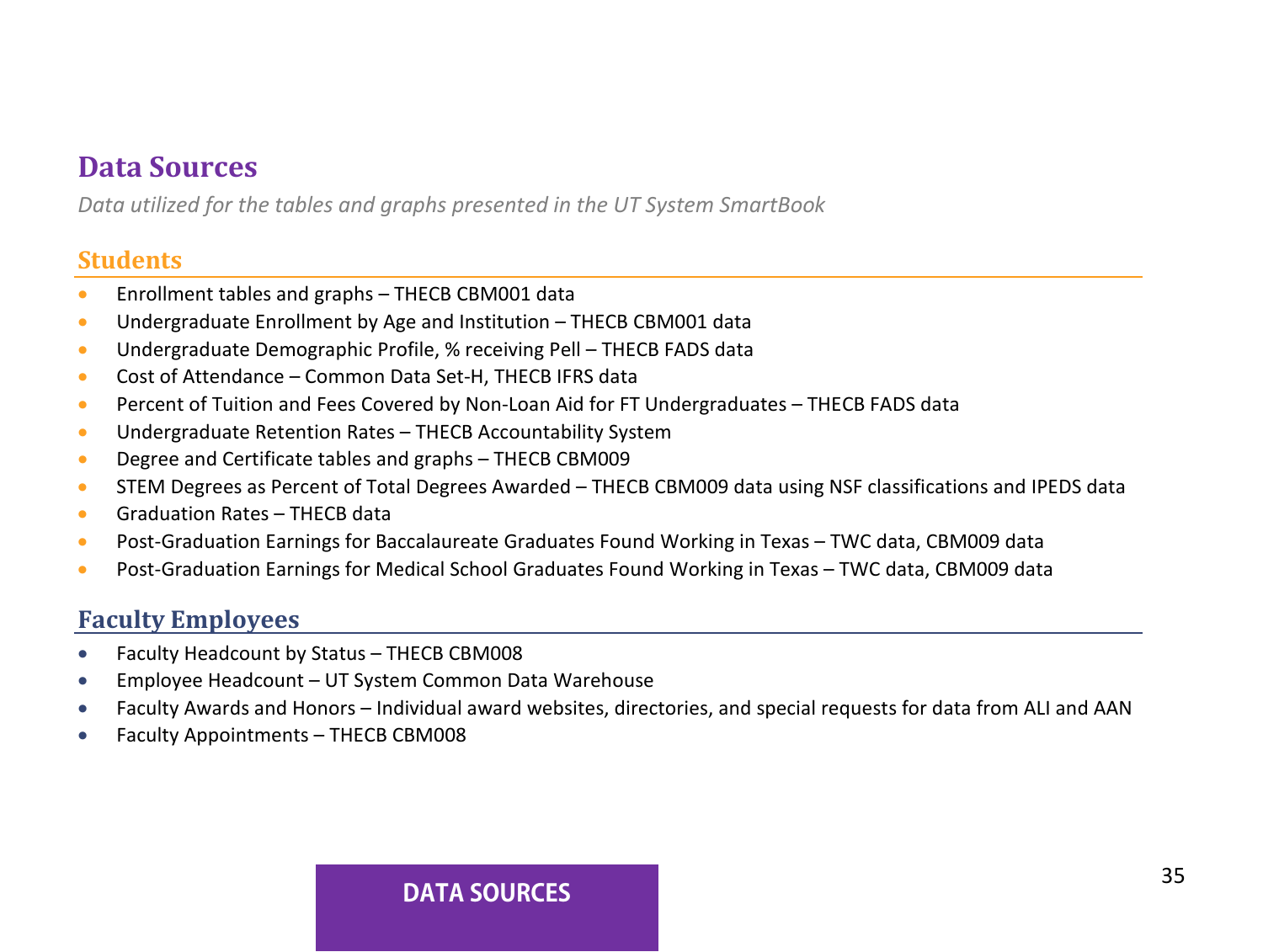#### **DATA SOURCES**

# **Data Sources** (cont'd)

#### **Research/Tech Transfer**

- Research Expenditures THECB data
- Technology Transfer AUTM data

#### **Budget/Finance**

- Budget Revenue, Expenses and Institutional Budgets UT System Office of Budget and Planning
- Funding Trends Institutional AFRs and THECB FTE data
- Endowment Value and Annual Giving CAE VSE data
- Patient Care UT System Office of Health Affairs

#### **Alphabetical Listing of Abbreviations**

AFR = Annual Financial Report AUTM = Association for University Technology Managers CASE VSE = Council for Advancement and Support of Education CBM001 = THECB Student Report CBM008 = THECB Faculty Report CBM009 = THECB Graduation Report FADS = Financial Aid Database System FTE = Full-time equivalent IFRS = Integrated Financial Reporting System IPEDS = Integrated Postsecondary Education Data System THECB = Texas Higher Education Coordinating Board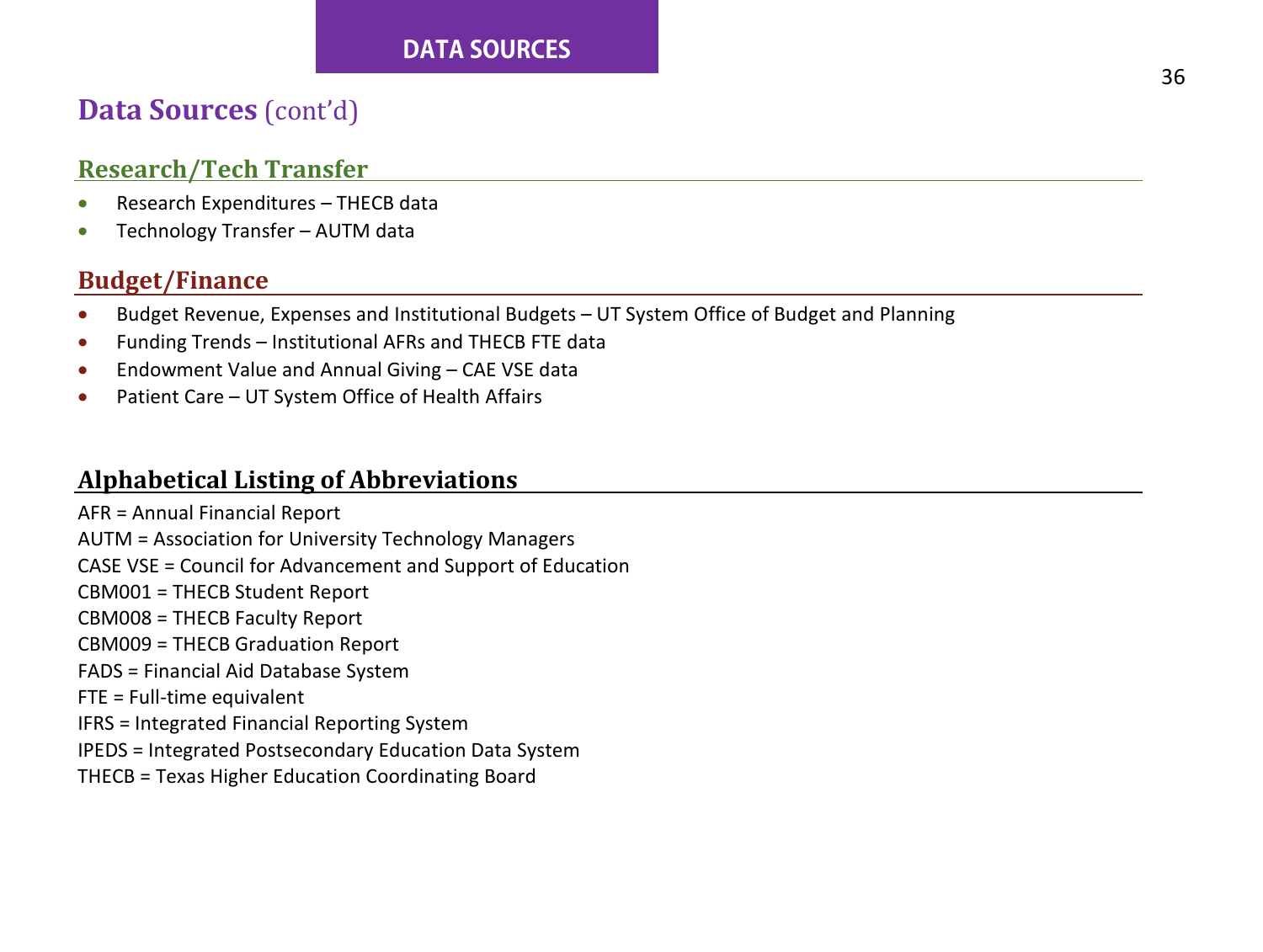# **Data Sources** (cont'd)

#### **List of Websites**

AUTM =<https://autm.net/> CASE VSE = https://www.case.org/AMAtlas\_and\_Library/AMAtlas/VSE\_Survey\_and\_Data\_Miner/VSE\_Survey.html IPEDS = https://nces.ed.gov/ipeds/use-the-data THECB Accountability System = http://www.txhigheredaccountability.org/acctpublic/

#### **Notes about Inflation Adjustments**

- Post-Graduation Earnings inflation adjustments use the Consumer Price Index Urban (CPI-U) for September of each year
- Funding Trends inflation adjustments use the Consumer Price Index Urban (CPI-U) calendar year

#### **DATA SOURCES**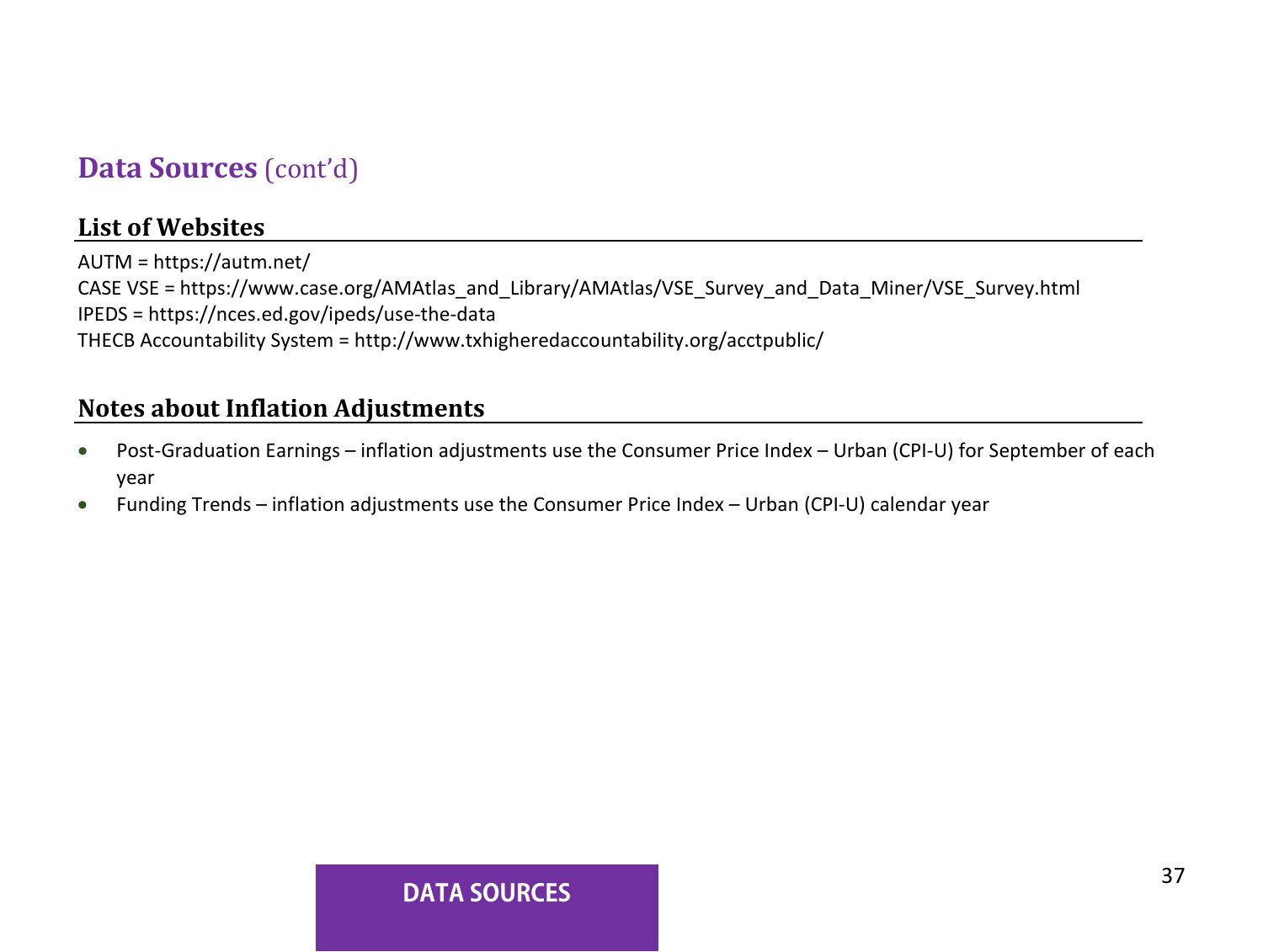| <b>Notes</b> |  |  |  |
|--------------|--|--|--|
|              |  |  |  |
|              |  |  |  |
|              |  |  |  |
|              |  |  |  |
|              |  |  |  |
|              |  |  |  |
|              |  |  |  |
|              |  |  |  |
|              |  |  |  |
|              |  |  |  |
|              |  |  |  |
|              |  |  |  |
|              |  |  |  |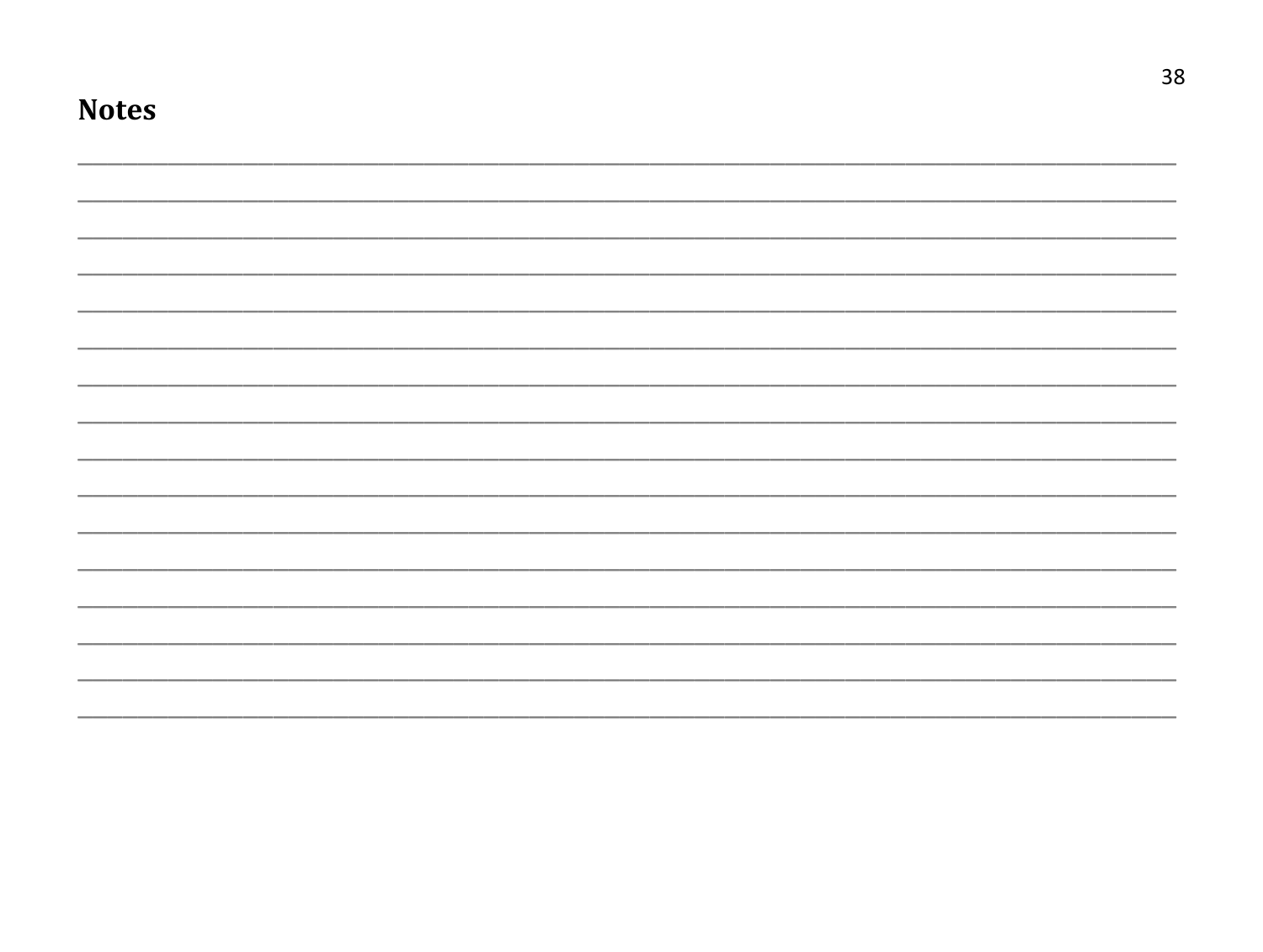| <b>Notes</b> |  |  |
|--------------|--|--|
|              |  |  |
|              |  |  |
|              |  |  |
|              |  |  |
|              |  |  |
|              |  |  |
|              |  |  |
|              |  |  |
|              |  |  |
|              |  |  |
|              |  |  |
|              |  |  |
|              |  |  |
|              |  |  |